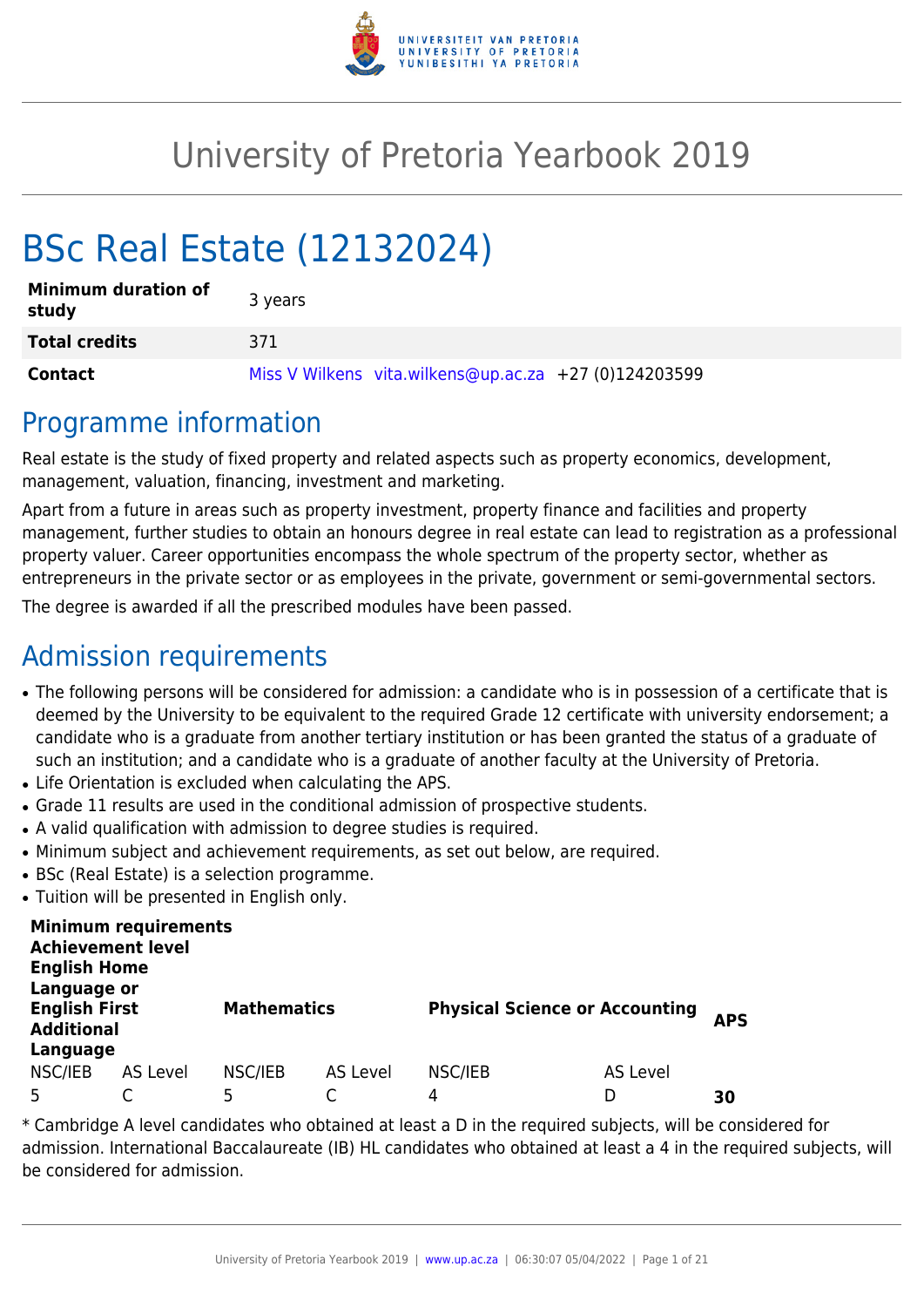

# Promotion to next study year

### **Promotion to the second semester of the first year and to the second year of study**

- a. A newly registered first-year student who failed all the prescribed modules for the programme at the end of the first semester shall not be readmitted to the School for the Built Environment in the second semester.
- b. A student who complies with all the requirements of the first year of study, or has at least obtained 110 credits, is promoted to the second year of study.
- c. A student who has not obtained at least 70% of the credits of the first year of study after the November examinations must reapply for admission should he/she intend to continue with his/her studies. Written application must be submitted to the student administration of the School for the Built Environment no later than 12 January. Late applications will be accepted only in exceptional circumstances after approval by the Dean and conditions of readmission as determined by the admissions committee shall apply should first-year students be readmitted.
- d. Students who have not passed all the prescribed modules of the first year of study, as well as students who are readmitted in terms of (c) must register for the outstanding modules of the first year.
- e. A student who is repeating his/her first year, may, on recommendation of the relevant head of department and with the approval of the Dean, be permitted to enrol for modules of the second year of study in addition to the first-year modules which he or she failed, providing that he or she complies with the prerequisites for the second-year modules and that no timetable clashes occur. The number of credits per semester for which a student registers may not exceed the prescribed number of credits per semester by more than 16 credits.

#### **Promotion to the third year of study**

- a. A student who complies with all the requirements of the second year of study, or has at least obtained 230 credits, is promoted to the third year of study.
- b. The Dean may, on the recommendation of the relevant head of department, allow a student, who qualifies for promotion to a subsequent year of study, but who has not passed all the modules of that year, to carry over those modules to the next or a later year.
- c. The number of credits per semester for which a student registers may not exceed the prescribed number of credits per semester by more than 16 credits.
- d. A student who complies with all the requirements for the degree with the exception of one year module or two semester modules, in which a final mark of at least 40% has been obtained, may be admitted to a special examination in the module(s) concerned, at the start of the ensuing semester.
- e. On the recommendation of the relevant head of department, the Dean may in exceptional circumstances deviate from the abovementioned stipulations, provided that no timetable clashes occur.

# Pass with distinction

The degree is conferred with distinction on a student:

- i. if no module of the second and third study year was repeated and a weighted average of at least 75% was obtained in one year in all the modules (excluding JCP 201), of the final study year;
- ii. the degree programme was completed within the prescribed three study years, and the final study year modules were passed on first registration without any supplementary or special examinations.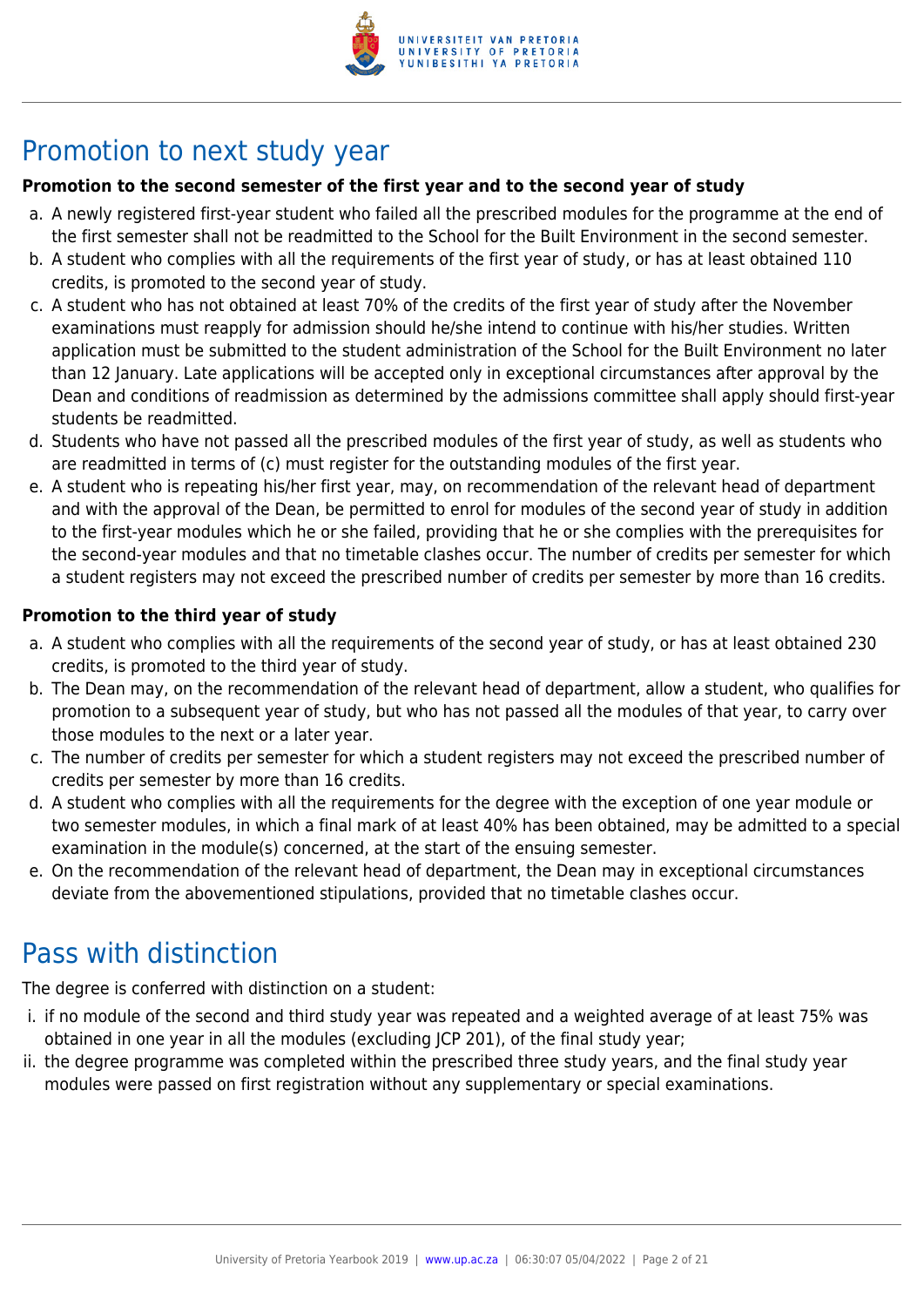

# Curriculum: Year 1

**Minimum credits: 135**

# **Fundamental modules**

### **Academic information management 101 (AIM 101)**

| <b>Module credits</b>         | 6.00                                                                                                                                                                                                                                                                                                                                                                  |
|-------------------------------|-----------------------------------------------------------------------------------------------------------------------------------------------------------------------------------------------------------------------------------------------------------------------------------------------------------------------------------------------------------------------|
| Service modules               | Faculty of Engineering, Built Environment and Information Technology<br><b>Faculty of Education</b><br>Faculty of Economic and Management Sciences<br><b>Faculty of Humanities</b><br>Faculty of Law<br><b>Faculty of Health Sciences</b><br>Faculty of Natural and Agricultural Sciences<br>Faculty of Theology and Religion<br><b>Faculty of Veterinary Science</b> |
| <b>Prerequisites</b>          | No prerequisites.                                                                                                                                                                                                                                                                                                                                                     |
| <b>Contact time</b>           | 2 lectures per week                                                                                                                                                                                                                                                                                                                                                   |
| Language of tuition           | Module is presented in English                                                                                                                                                                                                                                                                                                                                        |
| <b>Department</b>             | <b>Information Science</b>                                                                                                                                                                                                                                                                                                                                            |
| <b>Period of presentation</b> | Semester 1                                                                                                                                                                                                                                                                                                                                                            |

#### **Module content**

Find, evaluate, process, manage and present information resources for academic purposes using appropriate technology. Apply effective search strategies in different technological environments. Demonstrate the ethical and fair use of information resources. Integrate 21st-century communications into the management of academic information.

#### **Academic information management 111 (AIM 111)**

| <b>Module credits</b>      | 4.00                                                                                                                                                                                                                                                                                                                                 |
|----------------------------|--------------------------------------------------------------------------------------------------------------------------------------------------------------------------------------------------------------------------------------------------------------------------------------------------------------------------------------|
| Service modules            | Faculty of Engineering, Built Environment and Information Technology<br><b>Faculty of Education</b><br><b>Faculty of Economic and Management Sciences</b><br><b>Faculty of Humanities</b><br>Faculty of Law<br><b>Faculty of Health Sciences</b><br>Faculty of Natural and Agricultural Sciences<br>Faculty of Theology and Religion |
| <b>Prerequisites</b>       | No prerequisites.                                                                                                                                                                                                                                                                                                                    |
| <b>Contact time</b>        | 2 lectures per week                                                                                                                                                                                                                                                                                                                  |
| <b>Language of tuition</b> | Module is presented in English                                                                                                                                                                                                                                                                                                       |
| <b>Department</b>          | <b>Information Science</b>                                                                                                                                                                                                                                                                                                           |
|                            |                                                                                                                                                                                                                                                                                                                                      |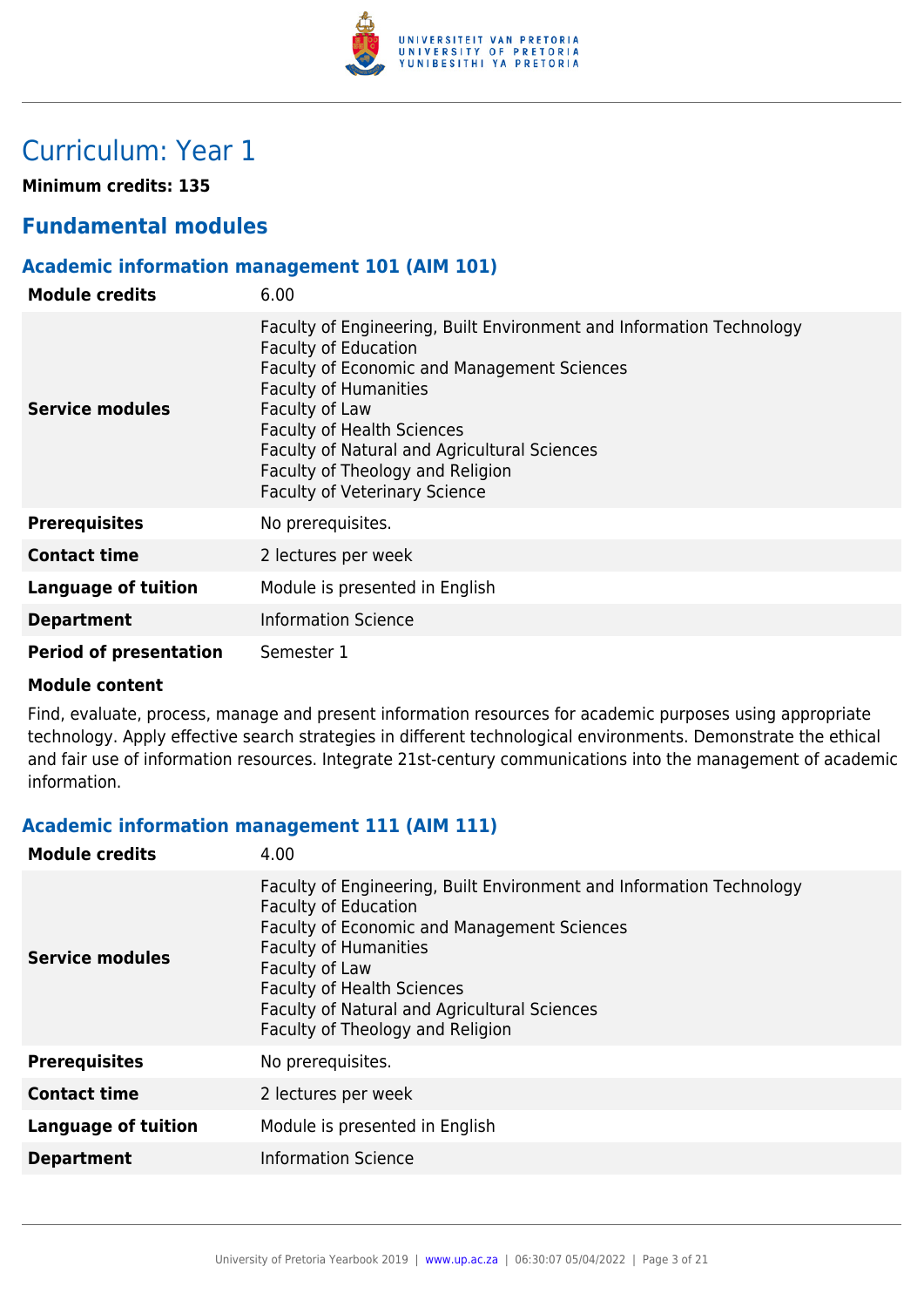

#### **Period of presentation** Semester 1

#### **Module content**

Find, evaluate, process, manage and present information resources for academic purposes using appropriate technology.

#### **Academic information management 121 (AIM 121)**

| <b>Module credits</b>         | 4.00                                                                                                                                                                                                                                                                                                                                                                         |
|-------------------------------|------------------------------------------------------------------------------------------------------------------------------------------------------------------------------------------------------------------------------------------------------------------------------------------------------------------------------------------------------------------------------|
| Service modules               | Faculty of Engineering, Built Environment and Information Technology<br><b>Faculty of Education</b><br><b>Faculty of Economic and Management Sciences</b><br><b>Faculty of Humanities</b><br>Faculty of Law<br><b>Faculty of Health Sciences</b><br>Faculty of Natural and Agricultural Sciences<br>Faculty of Theology and Religion<br><b>Faculty of Veterinary Science</b> |
| <b>Prerequisites</b>          | No prerequisites.                                                                                                                                                                                                                                                                                                                                                            |
| <b>Contact time</b>           | 2 lectures per week                                                                                                                                                                                                                                                                                                                                                          |
| <b>Language of tuition</b>    | Module is presented in English                                                                                                                                                                                                                                                                                                                                               |
| <b>Department</b>             | <b>Informatics</b>                                                                                                                                                                                                                                                                                                                                                           |
| <b>Period of presentation</b> | Semester 2                                                                                                                                                                                                                                                                                                                                                                   |

#### **Module content**

Apply effective search strategies in different technological environments. Demonstrate the ethical and fair use of information resources. Integrate 21st-century communications into the management of academic information.

#### **Academic literacy for Construction Economics 122 (ALL 122)**

| <b>Module credits</b>         | 6.00                                                                 |
|-------------------------------|----------------------------------------------------------------------|
| <b>Service modules</b>        | Faculty of Engineering, Built Environment and Information Technology |
| <b>Prerequisites</b>          | No prerequisites.                                                    |
| <b>Contact time</b>           | 2 lectures per week, 1 web-based period per week                     |
| <b>Language of tuition</b>    | Module is presented in English                                       |
| <b>Department</b>             | Unit for Academic Literacy                                           |
| <b>Period of presentation</b> | Semester 1                                                           |

#### **Module content**

By the end of this module students should be able to cope more confidently and competently with the reading, writing and critical thinking demands that are characteristic of the field of Construction Economics.

#### **Academic orientation 112 (UPO 112)**

| <b>Module credits</b> | 0.00 |
|-----------------------|------|
|                       |      |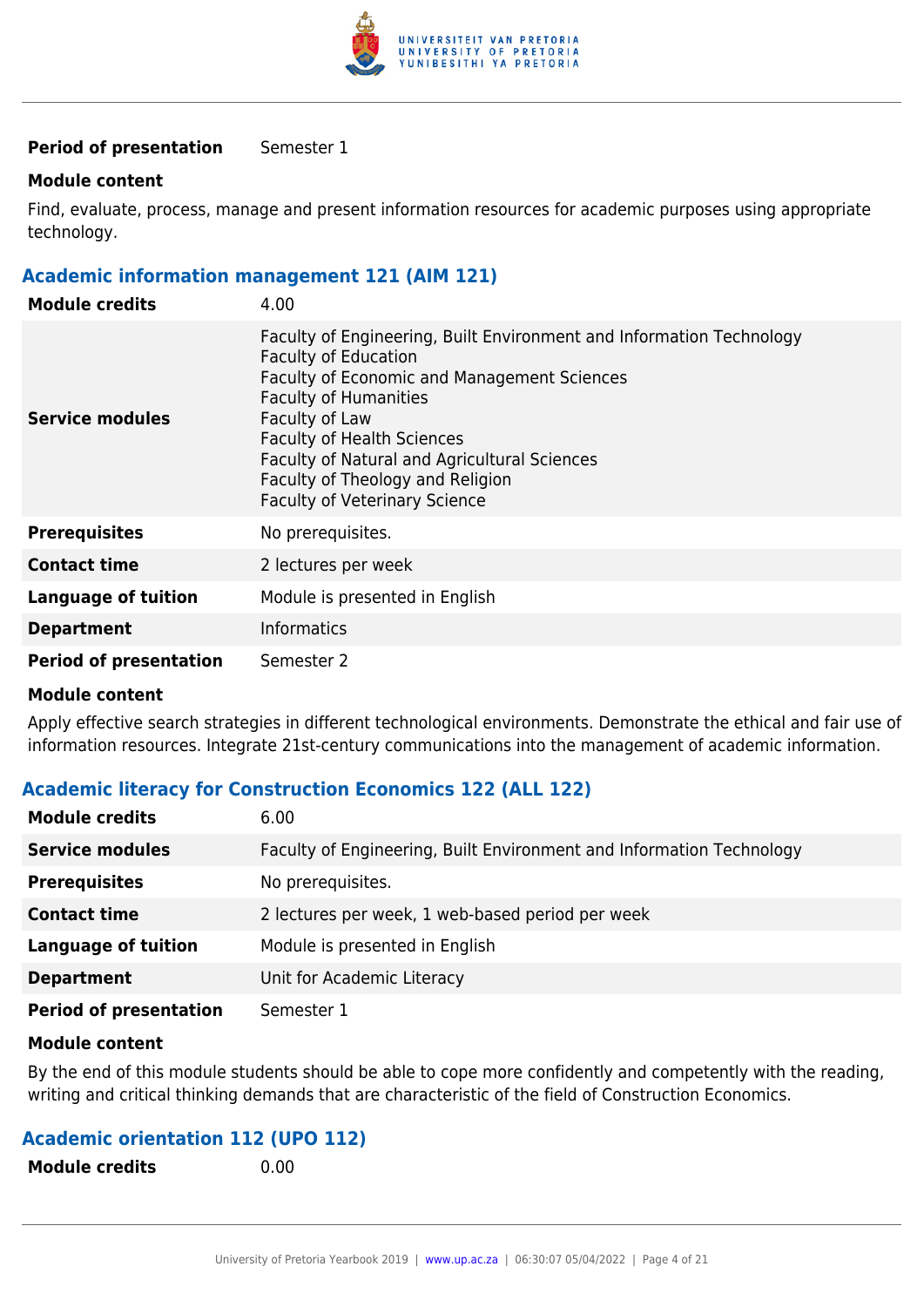

| Language of tuition           | Module is presented in English |
|-------------------------------|--------------------------------|
| <b>Department</b>             | <b>EBIT Deans Office</b>       |
| <b>Period of presentation</b> | Year                           |

# **Core modules**

# **Building organisation 121 (BGG 121)**

| <b>Module credits</b>         | 3.00                           |
|-------------------------------|--------------------------------|
| <b>Prerequisites</b>          | No prerequisites.              |
| <b>Contact time</b>           | 1 lecture per week             |
| <b>Language of tuition</b>    | Module is presented in English |
| <b>Department</b>             | <b>Construction Economics</b>  |
| <b>Period of presentation</b> | Semester 1                     |
|                               |                                |

#### **Module content**

The structure of the building industry and the role of building disciplines and related parties.

# **Building drawings 111 (BOU 111)**

| <b>Module credits</b>         | 6.00                                     |
|-------------------------------|------------------------------------------|
| <b>Prerequisites</b>          | No prerequisites.                        |
| <b>Contact time</b>           | 1 lecture per week, 1 practical per week |
| Language of tuition           | Module is presented in English           |
| <b>Department</b>             | <b>Construction Economics</b>            |
| <b>Period of presentation</b> | Semester 1                               |

#### **Module content**

Students are introduced to design aspects in the built environment by doing basic technical drawings of simple building structures with appropriate detail sketches. Assignments during the semester expose the students to building plan interpretation through the following topics: foundations; super-structure; roof structure; window and door types; plan and sectional drawings and local authority submission criteria.

#### **Building drawings 121 (BOU 121)**

| No prerequisites.<br><b>Prerequisites</b>                       |
|-----------------------------------------------------------------|
|                                                                 |
| 1 practical per week, 1 lecture per week<br><b>Contact time</b> |
| Module is presented in English<br><b>Language of tuition</b>    |
| <b>Construction Economics</b><br><b>Department</b>              |
| <b>Period of presentation</b><br>Semester 2                     |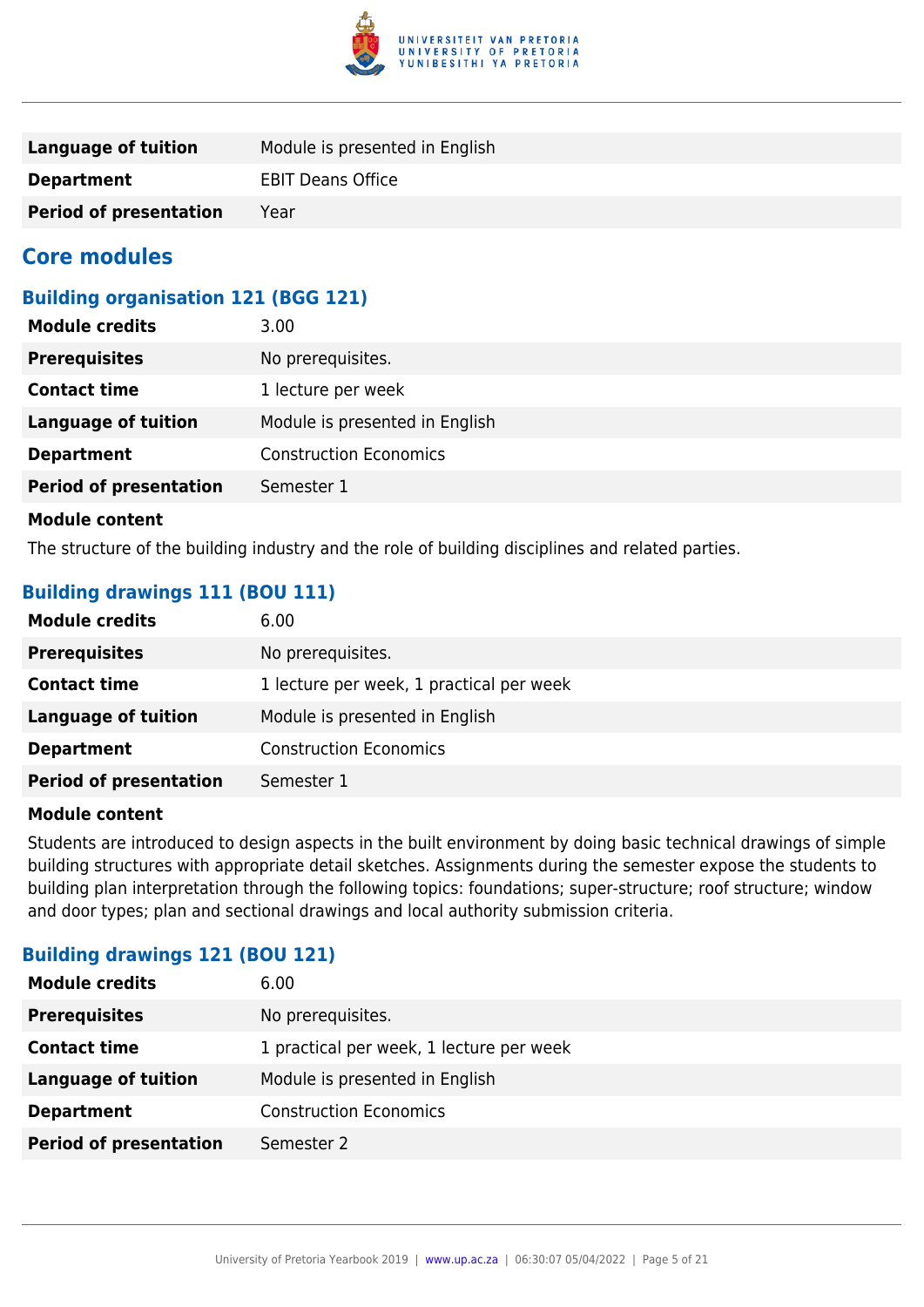

Broadens the vocabulary of the technical language from BOU 111. Students are introduced to other aspects of the building industry that include the following topics: topography; symbols; ergonomic design principles; orientation of buildings; perspective drawings; waterproofing and dampcourse applications.

### **Building science 110 (BWT 110)**

| <b>Module credits</b>         | 9.00                           |
|-------------------------------|--------------------------------|
| <b>Prerequisites</b>          | No prerequisites.              |
| <b>Contact time</b>           | 3 lectures per week            |
| <b>Language of tuition</b>    | Module is presented in English |
| <b>Department</b>             | <b>Construction Economics</b>  |
| <b>Period of presentation</b> | Semester 1                     |
|                               |                                |

#### **Module content**

Principles, methods and materials used in best practice in the construction of simple single-storey buildings up to wall plate height.

#### **Building science 120 (BWT 120)**

| <b>Module credits</b>         | 9.00                           |
|-------------------------------|--------------------------------|
| <b>Prerequisites</b>          | <b>BWT 110 GS</b>              |
| <b>Contact time</b>           | 3 lectures per week            |
| Language of tuition           | Module is presented in English |
| <b>Department</b>             | <b>Construction Economics</b>  |
| <b>Period of presentation</b> | Semester 2                     |

#### **Module content**

Principles, methods and materials used in best practice in the construction of simple single-storey buildings from wall plate height to completion including finishes and external work. Introduction to alternative practices and materials for sustainability.

#### **Economics 110 (EKN 110)**

| <b>Module credits</b>      | 10.00                                                                                                                                                                               |
|----------------------------|-------------------------------------------------------------------------------------------------------------------------------------------------------------------------------------|
| <b>Service modules</b>     | Faculty of Engineering, Built Environment and Information Technology<br><b>Faculty of Education</b><br><b>Faculty of Humanities</b><br>Faculty of Natural and Agricultural Sciences |
| <b>Prerequisites</b>       | No prerequisites.                                                                                                                                                                   |
| <b>Contact time</b>        | 1 discussion class per week, 2 lectures per week                                                                                                                                    |
| <b>Language of tuition</b> | Module is presented in English                                                                                                                                                      |
| <b>Department</b>          | Economics                                                                                                                                                                           |
|                            |                                                                                                                                                                                     |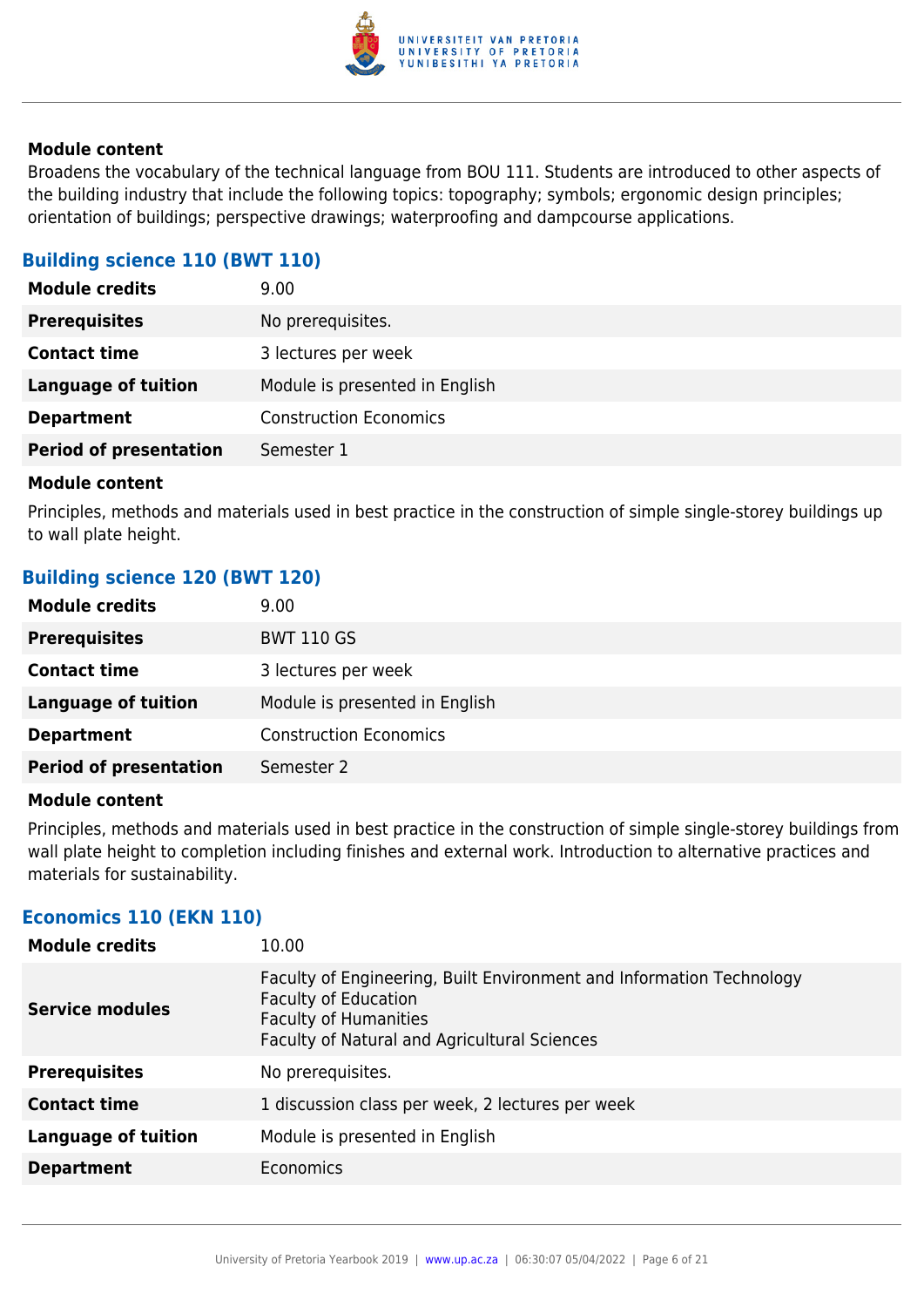

#### **Period of presentation** Semester 1

#### **Module content**

This module deals with the core principles of economics. A distinction between macroeconomics and microeconomics is made. A discussion of the market system and circular flow of goods, services and money is followed by a section dealing with microeconomic principles, including demand and supply analysis, consumer behaviour and utility maximisation, production and the costs thereof, and the different market models and firm behaviour. Labour market institutions and issues, wage determination, as well as income inequality and poverty are also addressed. A section of money, banking, interest rates and monetary policy concludes the course.

# **Economics 120 (EKN 120)**

| <b>Module credits</b>         | 10.00                                                                                                                                                                               |
|-------------------------------|-------------------------------------------------------------------------------------------------------------------------------------------------------------------------------------|
| <b>Service modules</b>        | Faculty of Engineering, Built Environment and Information Technology<br><b>Faculty of Education</b><br><b>Faculty of Humanities</b><br>Faculty of Natural and Agricultural Sciences |
| <b>Prerequisites</b>          | EKN 110 GS or EKN 113 GS and at least 4 (50-59%) in Mathematics in the Grade<br>12 examination or 60% in STK 113 and concurrently registered for STK 123                            |
| <b>Contact time</b>           | 1 discussion class per week, 2 lectures per week                                                                                                                                    |
| <b>Language of tuition</b>    | Module is presented in English                                                                                                                                                      |
| <b>Department</b>             | Economics                                                                                                                                                                           |
| <b>Period of presentation</b> | Semester 2                                                                                                                                                                          |

#### **Module content**

This module deals with the core principles of economics, especially macroeconomic measurement the private and public sectors of the South African economy receive attention, while basic macroeconomic relationships and the measurement of domestic output and national income are discussed. Aggregate demand and supply analysis stands core to this course which is also used to introduce students to the analysis of economic growth, unemployment and inflation. The microeconomics of government is addressed in a separate section, followed by a section on international economics, focusing on international trade, exchange rates and the balance of payments. The economics of developing countries and South Africa in the global economy conclude the course.

# **Real estate 110 (EWS 110)**

| <b>Module credits</b>         | 6.00                           |
|-------------------------------|--------------------------------|
| <b>Prerequisites</b>          | No prerequisites.              |
| <b>Contact time</b>           | 2 lectures per week            |
| <b>Language of tuition</b>    | Module is presented in English |
| <b>Department</b>             | <b>Construction Economics</b>  |
| <b>Period of presentation</b> | Semester 1                     |

#### **Module content**

Introduction to real estate. Different stakeholders in the property industry and the relationship to other industries. Fields of specialization in the property industry and the role and interaction of each.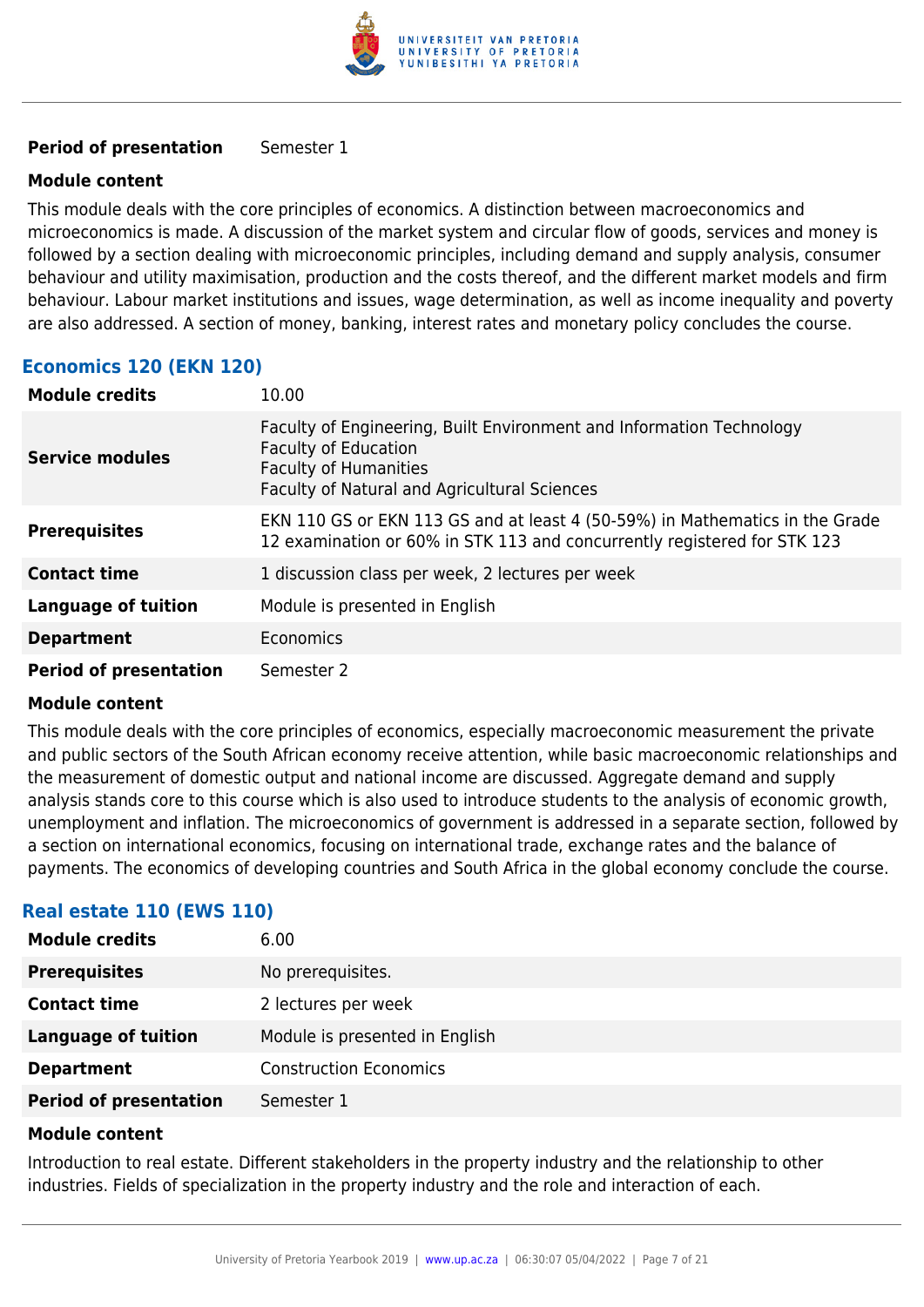

#### **Real estate 120 (EWS 120)**

| <b>Module credits</b>         | 6.00                           |
|-------------------------------|--------------------------------|
| <b>Prerequisites</b>          | EWS 110                        |
| <b>Contact time</b>           | 2 lectures per week            |
| <b>Language of tuition</b>    | Module is presented in English |
| <b>Department</b>             | <b>Construction Economics</b>  |
| <b>Period of presentation</b> | Semester 2                     |
|                               |                                |

#### **Module content**

Introduction to property development. A study of the principles of property development including the relevant statutes and ordinances: Urban development, control of land in South Africa. Town planning.

#### **Building services 112 (GBD 112)**

| <b>Module credits</b>         | 6.00                           |
|-------------------------------|--------------------------------|
| <b>Prerequisites</b>          | No prerequisites.              |
| <b>Contact time</b>           | 2 lectures per week            |
| <b>Language of tuition</b>    | Module is presented in English |
| <b>Department</b>             | <b>Construction Economics</b>  |
| <b>Period of presentation</b> | Semester 1                     |

#### **Module content**

Sanitary services; soil and waste drainage for simple, multi-storey and multi-purpose buildings; local sewage bylaws; construction of all types of sewage and sanitary fittings.

#### **Building services 122 (GBD 122)**

| <b>Module credits</b>         | 6.00                           |
|-------------------------------|--------------------------------|
| <b>Prerequisites</b>          | No prerequisites.              |
| <b>Contact time</b>           | 2 lectures per week            |
| <b>Language of tuition</b>    | Module is presented in English |
| <b>Department</b>             | <b>Construction Economics</b>  |
| <b>Period of presentation</b> | Semester 2                     |

#### **Module content**

Sanitary services; hot and cold-water supply to simple and multi-storey buildings; local by-laws; water reticulation to town development; different hot-water systems; water purification systems; water and energy saving.

#### **Quantities 101 (HVH 101)**

| <b>Module credits</b> | 24.00             |
|-----------------------|-------------------|
| <b>Prerequisites</b>  | No prerequisites. |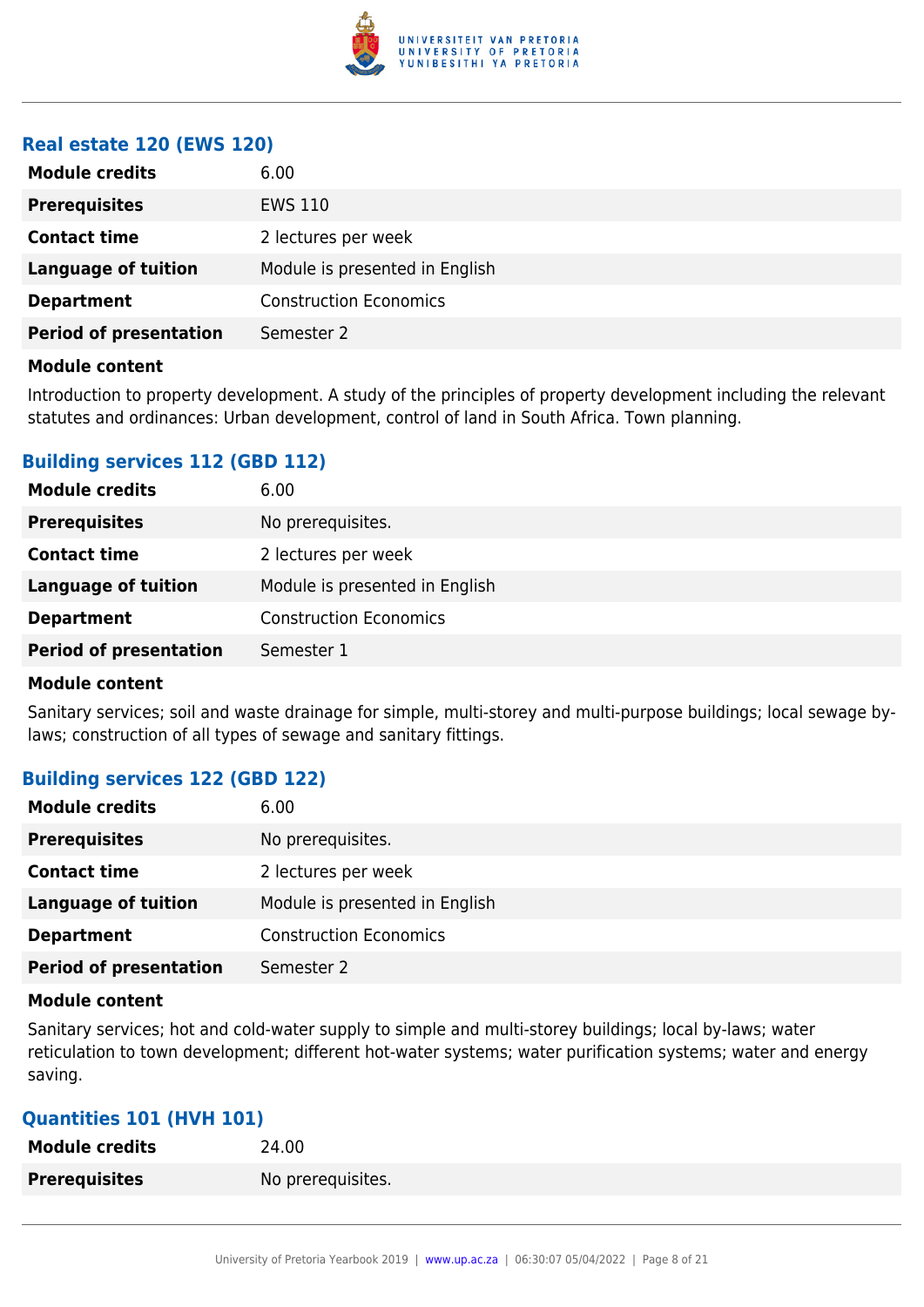

| <b>Contact time</b>           | 3 lectures per week, 1 practical per week |
|-------------------------------|-------------------------------------------|
| Language of tuition           | Module is presented in English            |
| <b>Department</b>             | <b>Construction Economics</b>             |
| <b>Period of presentation</b> | Year                                      |

Introduction to quantity surveying, mensuration; interpretation of drawings, methodology of measuring, working up processes, general instructions, measuring of simple building elements.

# **History of the environment 122 (OMG 122)**

| <b>Module credits</b>         | 6.00                           |
|-------------------------------|--------------------------------|
| <b>Prerequisites</b>          | No prerequisites.              |
| <b>Contact time</b>           | 2 lectures per week            |
| <b>Language of tuition</b>    | Module is presented in English |
| <b>Department</b>             | Architecture                   |
| <b>Period of presentation</b> | Semester 2                     |

#### **Module content**

Introduction to the vocabulary of the built environment as developed over the history of human settlement. Concise history of the development of the built environment from early settlement to modern cities. The role and responsibilities of the built environment professional in engaging with built environment heritage in the form of cultural and natural landscapes.

# **Mathematics 134 (WTW 134)**

| <b>Module credits</b>         | 16.00                                                                                                                                |
|-------------------------------|--------------------------------------------------------------------------------------------------------------------------------------|
| <b>Service modules</b>        | Faculty of Engineering, Built Environment and Information Technology<br><b>Faculty of Education</b><br>Faculty of Veterinary Science |
| <b>Prerequisites</b>          | 50% for Mathematics in Grade 12                                                                                                      |
| <b>Contact time</b>           | 4 lectures per week, 1 tutorial per week                                                                                             |
| <b>Language of tuition</b>    | Module is presented in English                                                                                                       |
| <b>Department</b>             | <b>Mathematics and Applied Mathematics</b>                                                                                           |
| <b>Period of presentation</b> | Semester 1                                                                                                                           |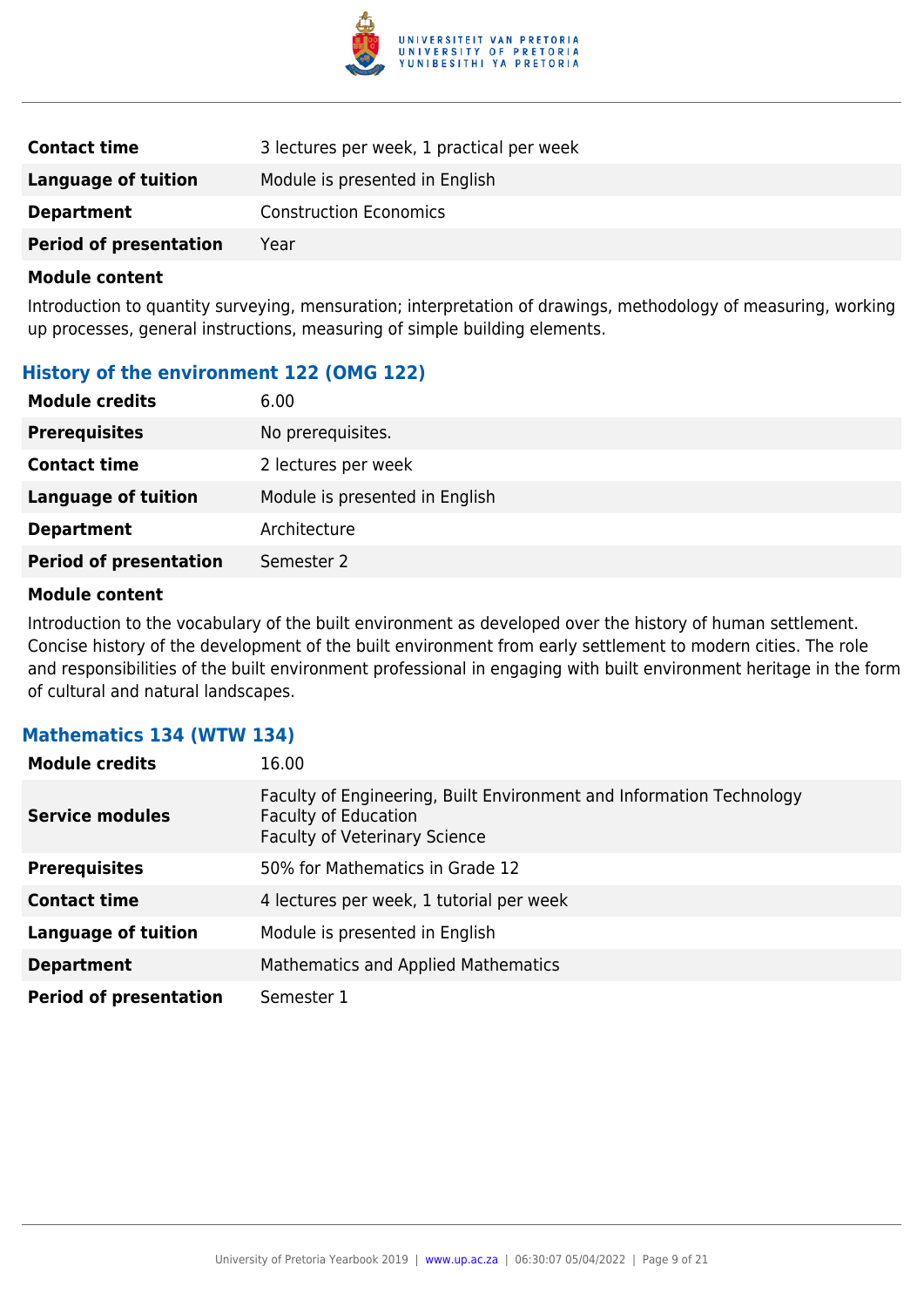

\*Students will not be credited for more than one of the following modules for their degree: WTW 134, WTW 165, WTW 114, WTW 158. WTW 134 does not lead to admission to Mathematics at 200 level and is intended for students who require Mathematics at 100 level only. WTW 134 is offered as WTW 165 in the second semester only to students who have applied in the first semester of the current year for the approximately 65 MBChB, or the 5-6 BChD places becoming available in the second semester and who were therefore enrolled for MGW 112 in the first semester of the current year.

Functions, derivatives, interpretation of the derivative, rules of differentiation, applications of differentiation, integration, interpretation of the definite integral, applications of integration. Matrices, solutions of systems of equations. All topics are studied in the context of applications.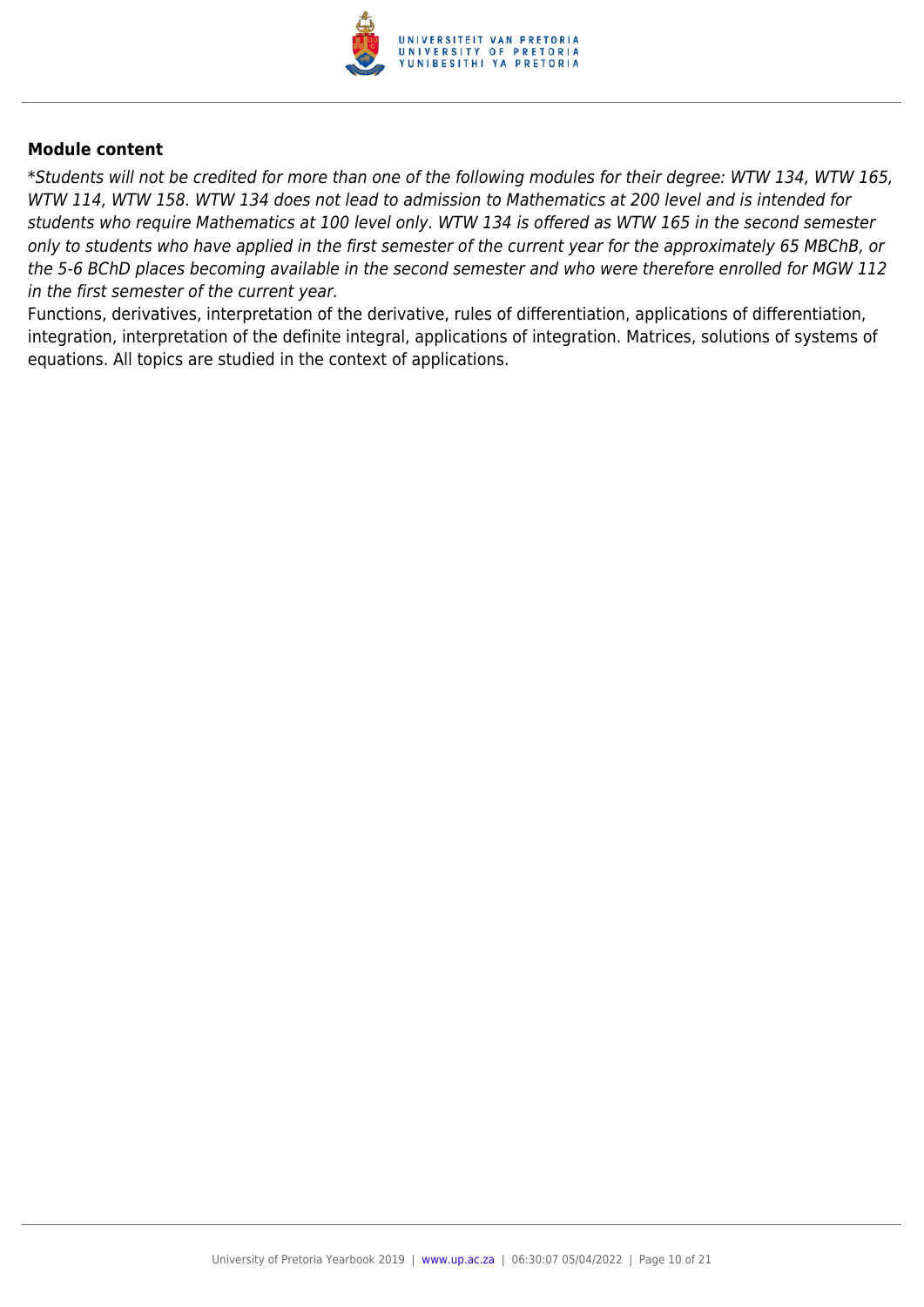

# Curriculum: Year 2

**Minimum credits: 98**

# **Core modules**

# **Building science 210 (BWT 210)**

| <b>Module credits</b>         | 9.00                                        |
|-------------------------------|---------------------------------------------|
| <b>Prerequisites</b>          | BWT 110 GS and BWT 120 GS                   |
| <b>Contact time</b>           | 3 lectures per week                         |
| Language of tuition           | Afrikaans and English are used in one class |
| <b>Department</b>             | <b>Construction Economics</b>               |
| <b>Period of presentation</b> | Semester 1                                  |

#### **Module content**

Erection and construction of multi-storey buildings, including site management and temporary site work, building equipment and earthwork machinery, specialised foundations, bulk excavations and advanced concrete construction, including retaining walls. Timber and steel structures as construction methods.

#### **Building science 220 (BWT 220)**

| <b>Module credits</b>         | 9.00                                        |
|-------------------------------|---------------------------------------------|
| <b>Prerequisites</b>          | No prerequisites.                           |
| <b>Contact time</b>           | 3 lectures per week                         |
| <b>Language of tuition</b>    | Afrikaans and English are used in one class |
| <b>Department</b>             | <b>Construction Economics</b>               |
| <b>Period of presentation</b> | Semester 2                                  |

#### **Module content**

Material study of metals and advanced materials. Study and development of sensitivity for and the philosophy of industrial safety, accident prevention and total loss control safety risk management in the construction industry.

#### **Property valuation 200 (EDW 200)**

| <b>Module credits</b>         | 12.00                                      |
|-------------------------------|--------------------------------------------|
| <b>Prerequisites</b>          | EKN 110/120, EWS 110/120                   |
| <b>Contact time</b>           | 2 lectures per week                        |
| <b>Language of tuition</b>    | Separate classes for Afrikaans and English |
| <b>Department</b>             | <b>Construction Economics</b>              |
| <b>Period of presentation</b> | Year                                       |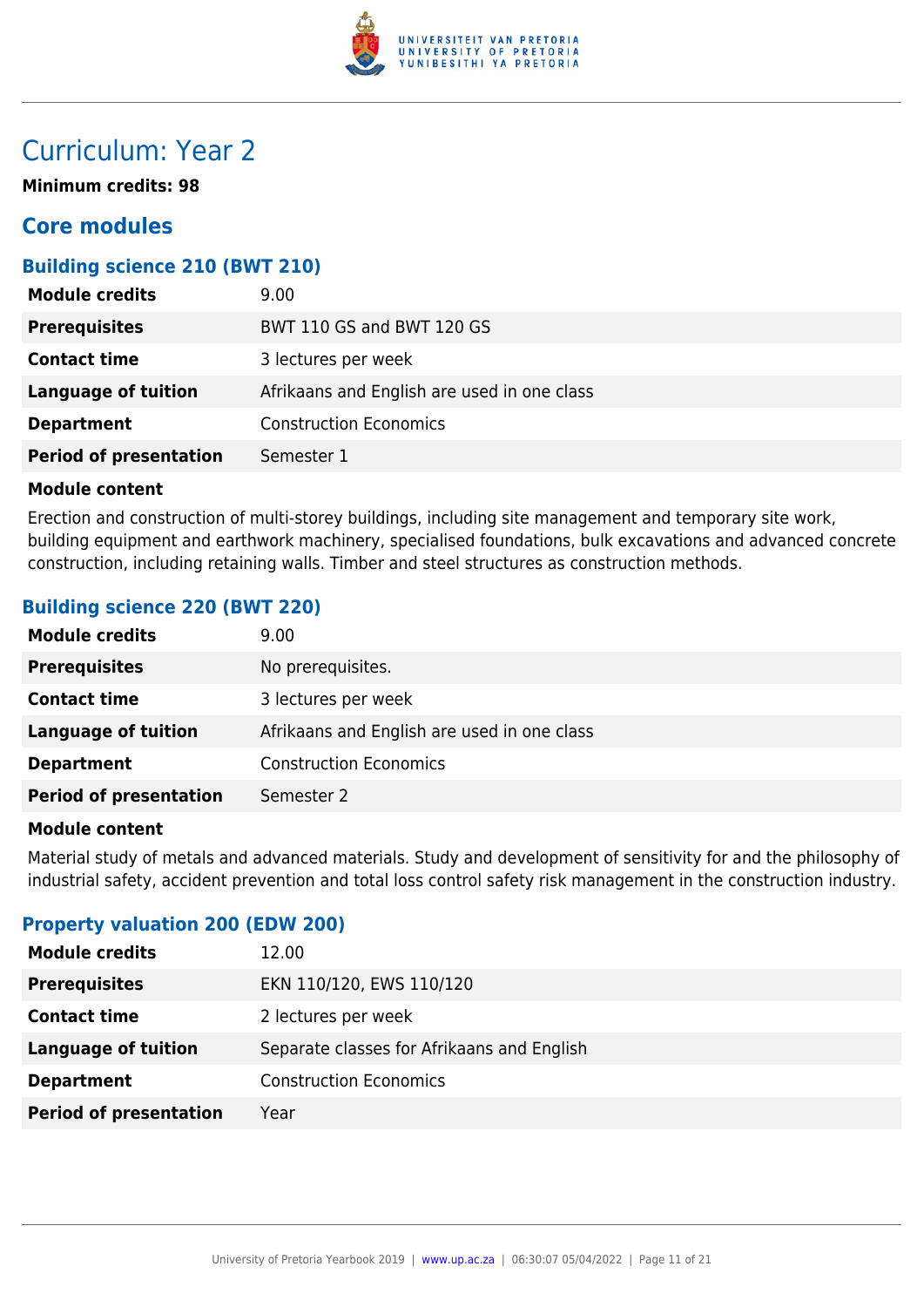

Property economics and -finance, welfare and economic efficiency: economic efficiency through the price system. Real property: characteristics and functions of the real property market; pricing of land and resources. Development: the development process; timing and rate of development; finance for development; redevelopment; public sector development; economics of planning controls; the construction industry. Urban land use: land use and land values; pattern of urban land use; growth of urban areas; quality of urban environment; housing; regional policy. The government and land resources: impact of government economic policy on land resources; theory of urban public finance; taxation and land resources; recent developments.

# **Real estate 210 (EWS 210)**

| <b>Module credits</b>         | 12.00                                      |
|-------------------------------|--------------------------------------------|
| <b>Prerequisites</b>          | EWS 110/120                                |
| <b>Contact time</b>           | 4 lectures per week                        |
| Language of tuition           | Separate classes for Afrikaans and English |
| <b>Department</b>             | <b>Construction Economics</b>              |
| <b>Period of presentation</b> | Semester 1                                 |

#### **Module content**

Property Management. The role of the property manager, functions of property management, the management contract, the owner/manager relationship, principles of property maintenance, principles of energy management, principles of risk management, fire prevention and control, emergency management, environmental impact and pollution aspects, management budgets.

# **Real estate 220 (EWS 220)**

| <b>Module credits</b>         | 6.00                                       |
|-------------------------------|--------------------------------------------|
| <b>Prerequisites</b>          | EWS 110/120                                |
| <b>Contact time</b>           | 2 lectures per week                        |
| <b>Language of tuition</b>    | Separate classes for Afrikaans and English |
| <b>Department</b>             | <b>Construction Economics</b>              |
| <b>Period of presentation</b> | Semester 2                                 |

#### **Module content**

Property marketing. The role of property marketing in the real estate industry. Marketing principles and objectives. Methods of marketing of different types of property to obtain optimum results.

# **Financial management 110 (FBS 110)**

| <b>Module credits</b>  | 10.00                                                                                                                |
|------------------------|----------------------------------------------------------------------------------------------------------------------|
| <b>Service modules</b> | Faculty of Engineering, Built Environment and Information Technology<br>Faculty of Natural and Agricultural Sciences |
| <b>Prerequisites</b>   | No prerequisites.                                                                                                    |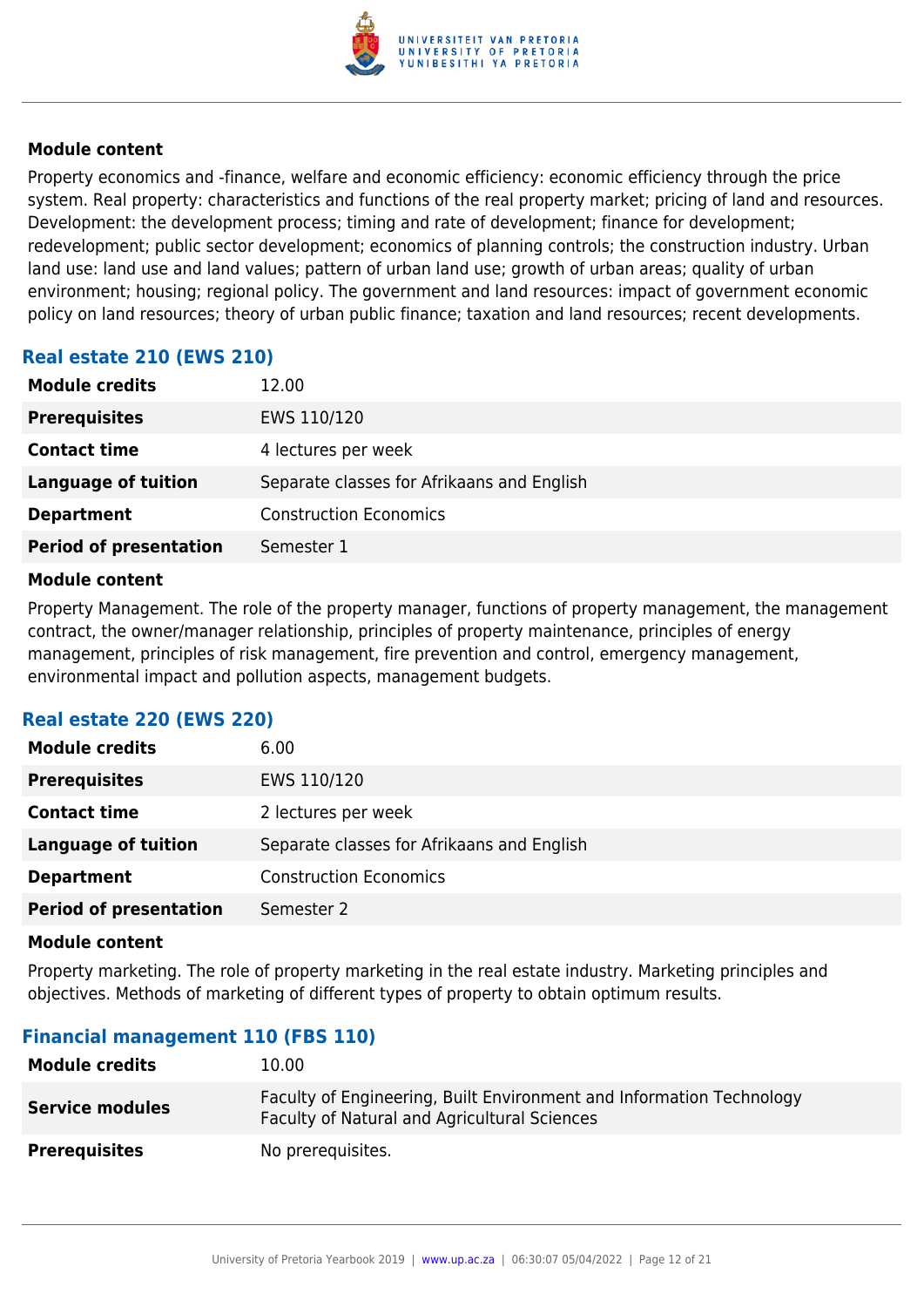

| <b>Contact time</b>           | 3 lectures per week            |
|-------------------------------|--------------------------------|
| Language of tuition           | Module is presented in English |
| <b>Department</b>             | <b>Financial Management</b>    |
| <b>Period of presentation</b> | Semester 1                     |

\*Only for BSc (Mathematical Statistics. Construction Management, Real Estate and Quantity Surveying) and BEng (Industrial Engineering) students.

Purpose and functioning of financial management. Basic financial management concepts. Accounting concepts and the use of the basic accounting equation to describe the financial position of a business. Recording of financial transactions. Relationship between cash and accounting profit. Internal control and the management of cash. Debtors and short-term investments. Stock valuation models. Depreciation. Financial statements of a business. Distinguishing characteristics of the different forms of businesses. Overview of financial markets and the role of financial institutions. Risk and return characteristics of various financial instruments. Issuing ordinary shares and debt instruments.

# **Building services 211 (GBD 211)**

| <b>Module credits</b>         | 6.00                                        |
|-------------------------------|---------------------------------------------|
| <b>Prerequisites</b>          | No prerequisites.                           |
| <b>Contact time</b>           | 2 lectures per week                         |
| <b>Language of tuition</b>    | Afrikaans and English are used in one class |
| <b>Department</b>             | <b>Construction Economics</b>               |
| <b>Period of presentation</b> | Semester 1                                  |

#### **Module content**

Introduction to the principles of indoor comfort. Heating, ventilation and air-conditioning systems. Installation and operation of lifts and other mechanical services. Fire detection and protection.

#### **Building services 221 (GBD 221)**

| <b>Module credits</b>         | 6.00                                        |
|-------------------------------|---------------------------------------------|
| <b>Prerequisites</b>          | No prerequisites.                           |
| <b>Contact time</b>           | 2 lectures per week                         |
| Language of tuition           | Afrikaans and English are used in one class |
| <b>Department</b>             | <b>Construction Economics</b>               |
| <b>Period of presentation</b> | Semester 2                                  |

#### **Module content**

Theory of electricity; regulations of electricity-supply authorities; electrical installations; distribution of electricity.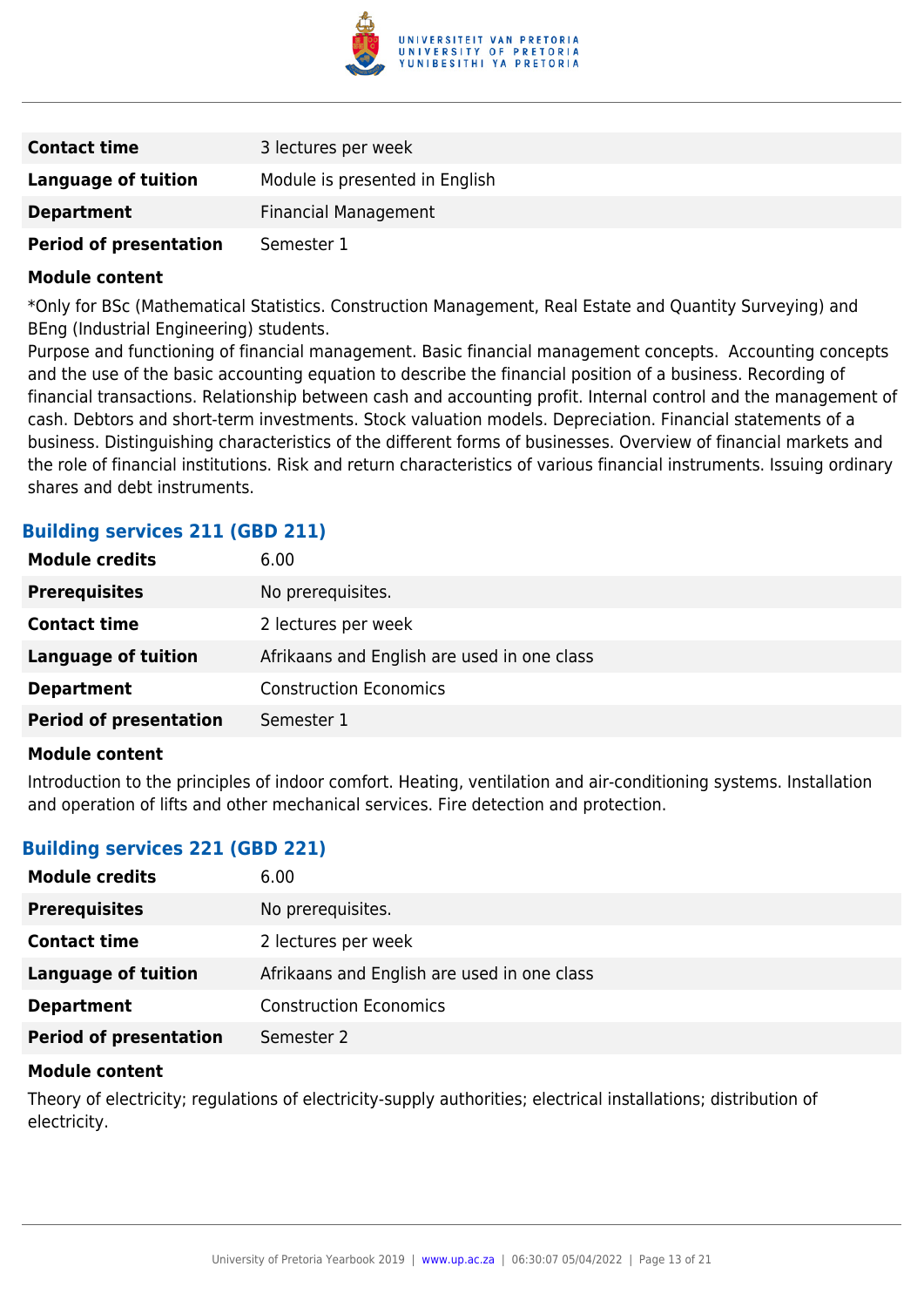

# **Civil engineering services 220 (SKE 220)**

| <b>Module credits</b>         | 9.00                                       |
|-------------------------------|--------------------------------------------|
| <b>Prerequisites</b>          | No prerequisites.                          |
| <b>Contact time</b>           | 3 lectures per week                        |
| <b>Language of tuition</b>    | Separate classes for Afrikaans and English |
| <b>Department</b>             | Civil Engineering                          |
| <b>Period of presentation</b> | Semester 2                                 |
| .                             |                                            |

#### **Module content**

Water reticulation; sewerage reticulation; stormwater reticulation; roads.

# **Statistics 110 (STK 110)**

| <b>Module credits</b>         | 13.00                                                                                                                                                                               |
|-------------------------------|-------------------------------------------------------------------------------------------------------------------------------------------------------------------------------------|
| Service modules               | Faculty of Engineering, Built Environment and Information Technology<br><b>Faculty of Education</b><br><b>Faculty of Humanities</b><br>Faculty of Natural and Agricultural Sciences |
| <b>Prerequisites</b>          | At least 5 (60-69%) in Mathematics in the Grade 12 examination. Candidates who<br>do not qualify for STK 110 must register for STK 113 and STK 123                                  |
| <b>Contact time</b>           | 1 practical per week, 1 tutorial per week, 3 lectures per week                                                                                                                      |
| <b>Language of tuition</b>    | Module is presented in English                                                                                                                                                      |
| <b>Department</b>             | <b>Statistics</b>                                                                                                                                                                   |
| <b>Period of presentation</b> | Semester 1                                                                                                                                                                          |

#### **Module content**

Descriptive statistics:

Sampling and the collection of data; frequency distributions and graphical representations. Descriptive measures of location and dispersion.

Probability and inference:

Introductory probability theory and theoretical distributions. Sampling distributions. Estimation theory and hypothesis testing of sampling averages and proportions (one and two-sample cases). Identification, use, evaluation and interpretation of statistical computer packages and statistical techniques.

# **Statistics 161 (STK 161)**

| <b>Module credits</b>  | 6.00                                                                                                                 |
|------------------------|----------------------------------------------------------------------------------------------------------------------|
| <b>Service modules</b> | Faculty of Engineering, Built Environment and Information Technology<br>Faculty of Natural and Agricultural Sciences |
| <b>Prerequisites</b>   | STK 110 GS or both STK 113 GS and STK 123 GS                                                                         |
| <b>Contact time</b>    | 1 practical per week, 3 lectures per week                                                                            |
| Language of tuition    | Module is presented in English                                                                                       |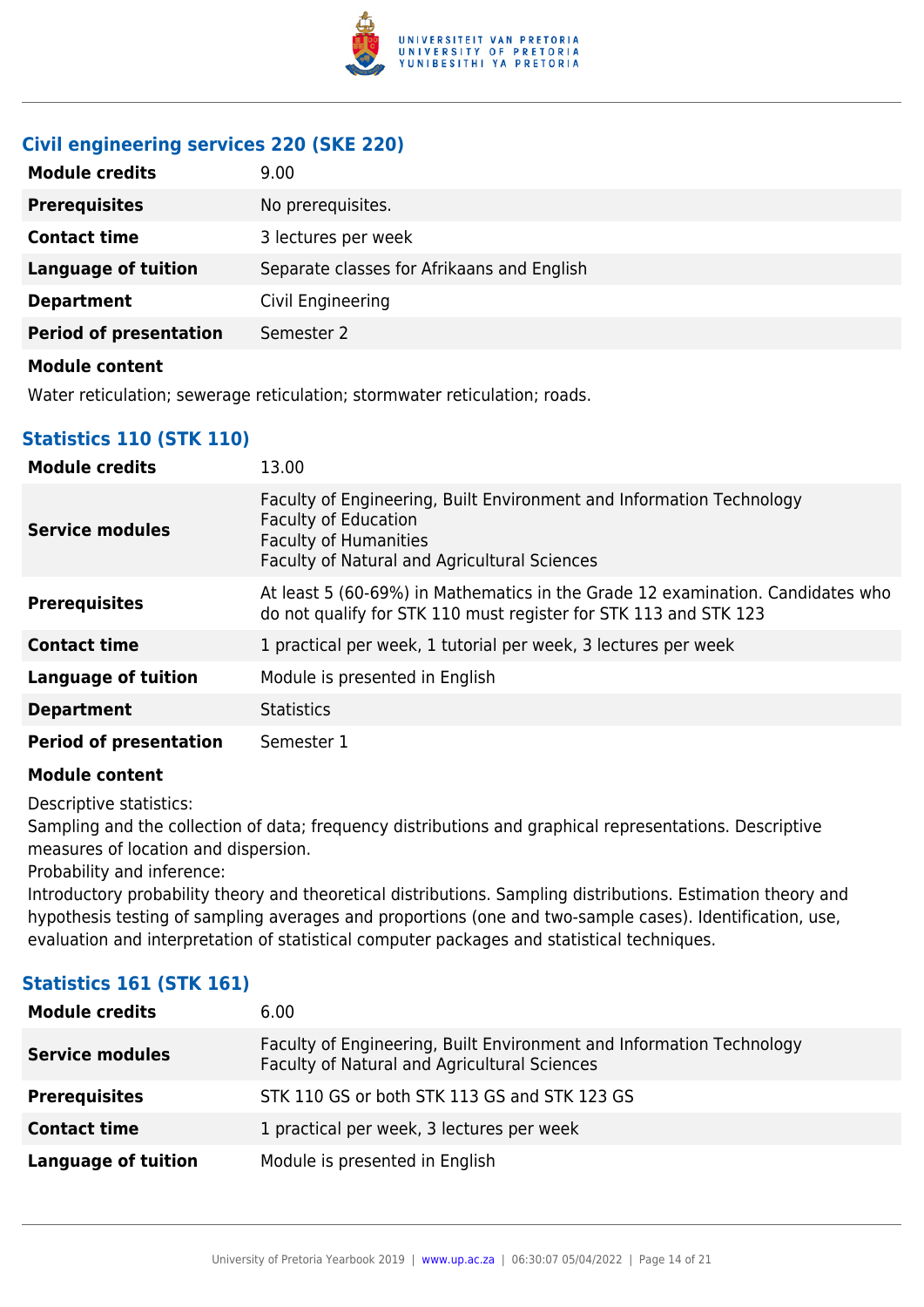

| <b>Statistics</b> |
|-------------------|
|                   |

**Period of presentation** Quarter 3

#### **Module content**

\*Offered by the Department of Statistics

Multivariate statistics analysis of variance; categorical data analysis; distribution-free methods; curve fitting, regression and correlation; the analysis of time series and indices. Identification, use, evaluation and interpretation of statistical computer packages and statistical techniques.

This module is also presented as an anti-semester bilingual module.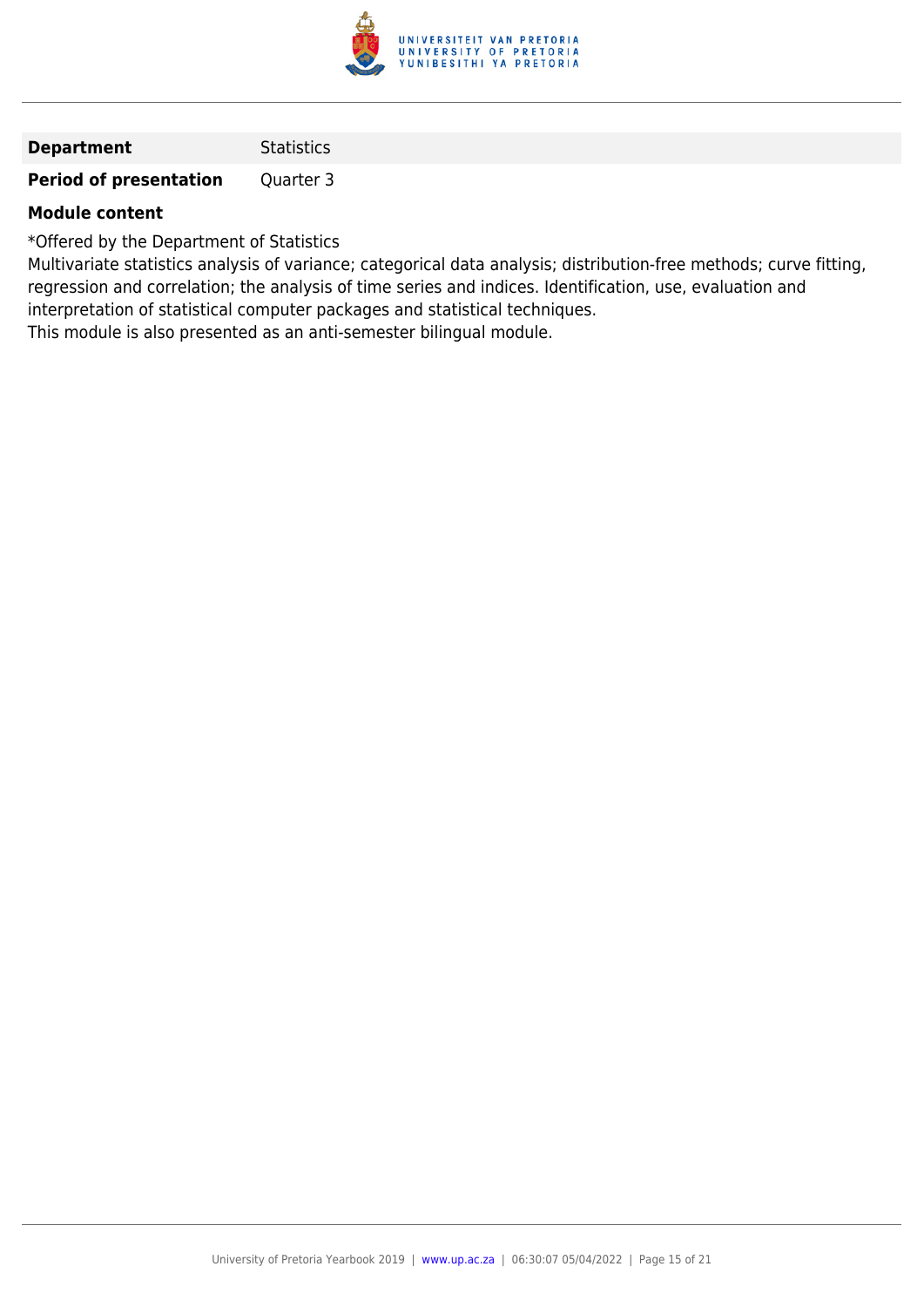

# Curriculum: Final year

**Minimum credits: 138**

# **Core modules**

# **Business law 310 (BER 310)**

| <b>Module credits</b>         | 16.00                                                                |
|-------------------------------|----------------------------------------------------------------------|
| <b>Service modules</b>        | Faculty of Engineering, Built Environment and Information Technology |
| <b>Prerequisites</b>          | No prerequisites.                                                    |
| <b>Contact time</b>           | 4 lectures per week                                                  |
| <b>Language of tuition</b>    | Separate classes for Afrikaans and English                           |
| <b>Department</b>             | Mercantile Law                                                       |
| <b>Period of presentation</b> | Semester 1                                                           |

#### **Module content**

**Housing 320 (BHU 320)**

Introduction to law. General principles of the law of contract. Specific contracts: purchase contracts; letting and hiring of work; employment contracts. Agency. General aspects of entrepreneurial law. Dispute resolution mediation and arbitration.

| <b>Module credits</b>         | 6.00                                        |
|-------------------------------|---------------------------------------------|
| <b>Prerequisites</b>          | No prerequisites.                           |
| <b>Contact time</b>           | 2 lectures per week                         |
| <b>Language of tuition</b>    | Afrikaans and English are used in one class |
| <b>Department</b>             | <b>Construction Economics</b>               |
| <b>Period of presentation</b> | Semester 2                                  |

#### **Module content**

Concepts, principles, history, current trends in settlement, shelter and integrated living environments; role of housing in society; statutory policy and planning frameworks and paradigms; housing delivery options; housing development management; financing and property rights options; housing types and densities; housing product, norms and standards; management and maintenance of social housing stock; housing needs assessment and post-occupancy evaluation; consumer education and protection.

# **Building science 310 (BWT 310)**

| <b>Module credits</b>      | 9.00                                        |
|----------------------------|---------------------------------------------|
| <b>Prerequisites</b>       | No prerequisites.                           |
| <b>Contact time</b>        | 3 lectures per week                         |
| <b>Language of tuition</b> | Afrikaans and English are used in one class |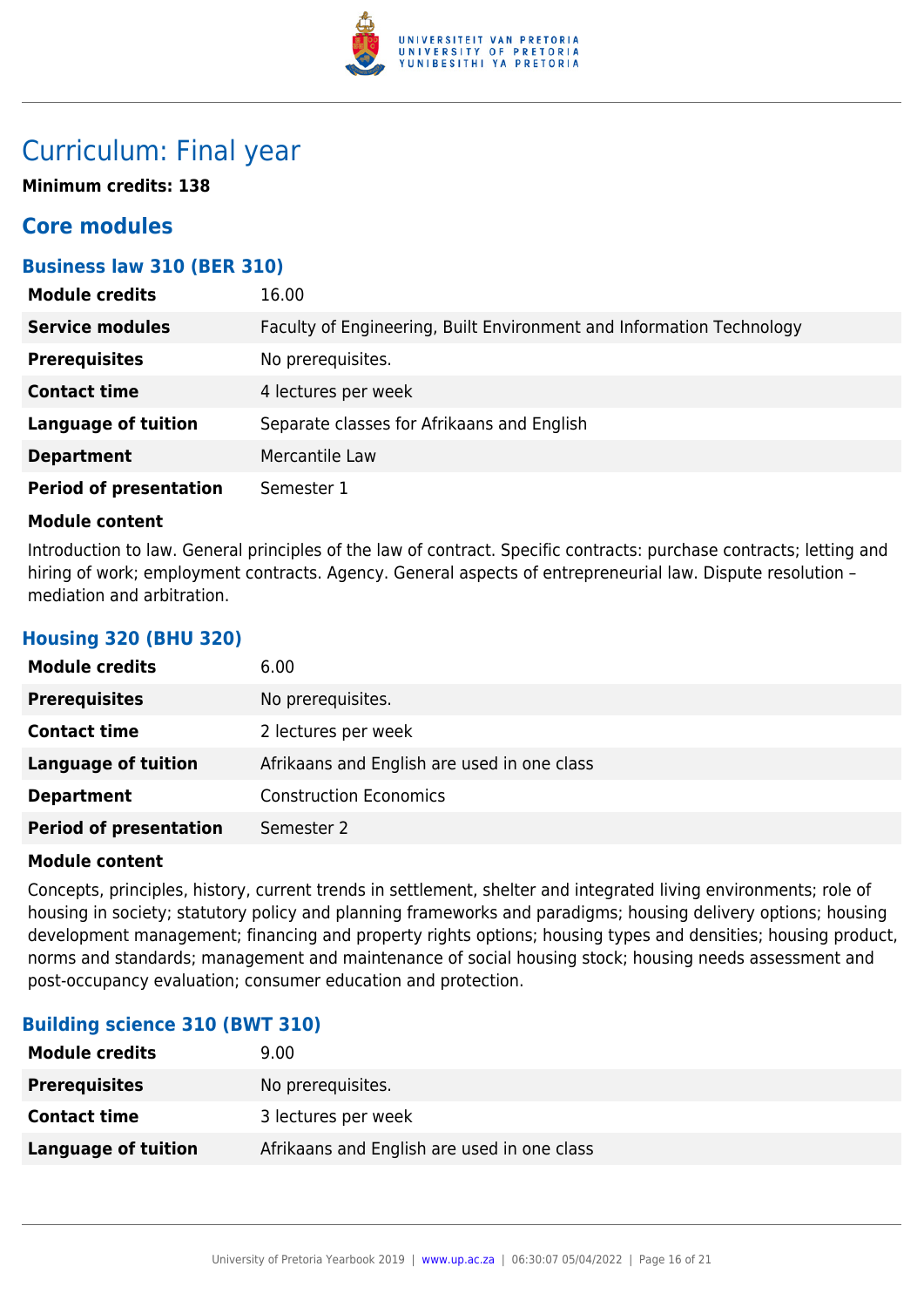

| <b>Construction Economics</b><br><b>Department</b> |
|----------------------------------------------------|
|----------------------------------------------------|

**Period of presentation** Semester 1

#### **Module content**

Erection and construction of specialised building components and finishes. Acoustics. Material study of plastics, glues, rubber, mastics, bonding agents, fibre cement, bituminous products, sealers, epoxies and waterproofing.

### **Building science 320 (BWT 320)**

| <b>Module credits</b>         | 9.00                                        |
|-------------------------------|---------------------------------------------|
| <b>Prerequisites</b>          | No prerequisites.                           |
| <b>Contact time</b>           | 3 lectures per week                         |
| <b>Language of tuition</b>    | Afrikaans and English are used in one class |
| <b>Department</b>             | <b>Construction Economics</b>               |
| <b>Period of presentation</b> | Semester 2                                  |

#### **Module content**

Thermal properties of insulation systems and construction materials. Critical review of current development and construction practice; alternative construction technologies; innovation in construction; technical evaluation of innovative construction materials and methods; life cycle costing and life cycle analysis; the National Building Regulations.

# **Property valuation 300 (EDW 300)**

| <b>Module credits</b>         | 12.00                                      |
|-------------------------------|--------------------------------------------|
| <b>Prerequisites</b>          | <b>EDW 200</b>                             |
| <b>Contact time</b>           | 2 lectures per week                        |
| <b>Language of tuition</b>    | Separate classes for Afrikaans and English |
| <b>Department</b>             | <b>Construction Economics</b>              |
| <b>Period of presentation</b> | Year                                       |

#### **Module content**

The concept of value, the valuer, standard of valuations, the Surveyor-general, local authorities, land use planning, town planning regulations, calculation of areas, records of the valuer. Factors affecting the value of different types of properties, appreciation and depreciation, different approaches to valuation, the value of improvements, the valuation report.

#### **Introduction to property law 320 (EOW 320)**

| <b>Module credits</b> | 6.00                                       |
|-----------------------|--------------------------------------------|
| <b>Prerequisites</b>  | No prerequisites.                          |
| <b>Contact time</b>   | 2 lectures per week                        |
| Language of tuition   | Separate classes for Afrikaans and English |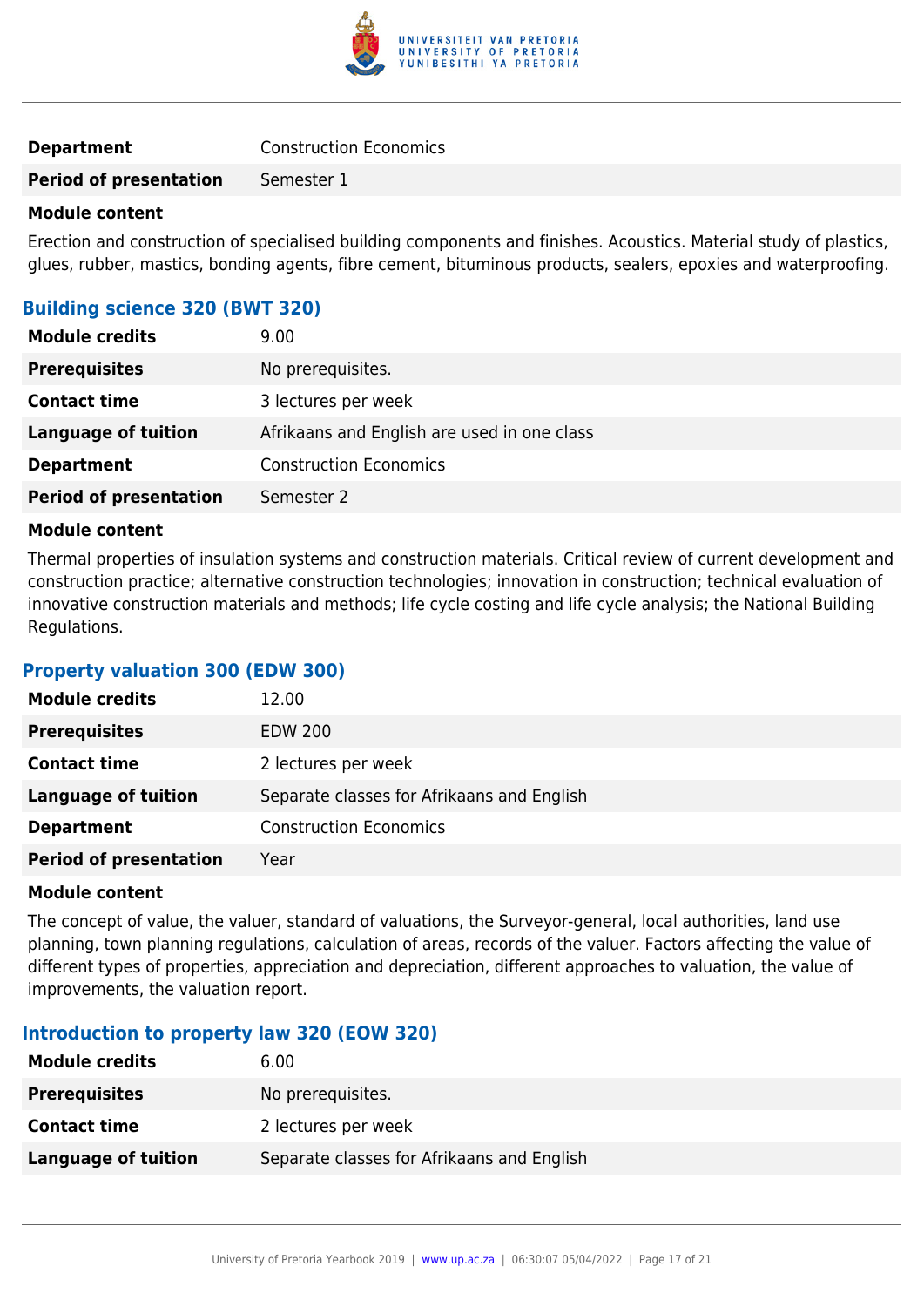

|  | <b>Construction Economics</b> |
|--|-------------------------------|

**Period of presentation** Semester 2

#### **Module content**

Moveable and immovable property. Rights over immovable property; private legal circumscription of ownership; relevant legislation pertaining to property; real securities; the registration of rights; zoning regulations.

### **Real estate 310 (EWS 310)**

| <b>Module credits</b>         | 9.00                                       |
|-------------------------------|--------------------------------------------|
| <b>Prerequisites</b>          | <b>EWS 210</b>                             |
| <b>Contact time</b>           | 3 lectures per week                        |
| <b>Language of tuition</b>    | Separate classes for Afrikaans and English |
| <b>Department</b>             | <b>Construction Economics</b>              |
| <b>Period of presentation</b> | Semester 1                                 |

#### **Module content**

Property investment. The nature and scope of real estate investment, objectives of property investors, participants in the property investment process, the investment decision process, investment criteria, investment time horizons, decision-making approaches, different taxes applicable to property investment and development.

# **Real estate 320 (EWS 320)**

| <b>Module credits</b>         | 9.00                                       |
|-------------------------------|--------------------------------------------|
| <b>Prerequisites</b>          | EWS 120, EDW 200                           |
| <b>Contact time</b>           | 3 lectures per week                        |
| Language of tuition           | Separate classes for Afrikaans and English |
| <b>Department</b>             | <b>Construction Economics</b>              |
| <b>Period of presentation</b> | Semester 2                                 |

#### **Module content**

Overview of property development: the establishment of townships, types of dwelling units and housing types, principles of medium and high density residential developments, sectional title and group housing, development of retirement centres, introduction to commercial property development.

#### **Financial management 210 (FBS 210)**

| <b>Module credits</b>  | 16.00                                                                                                                                                                                                                                                                 |
|------------------------|-----------------------------------------------------------------------------------------------------------------------------------------------------------------------------------------------------------------------------------------------------------------------|
| <b>Service modules</b> | Faculty of Engineering, Built Environment and Information Technology                                                                                                                                                                                                  |
| <b>Prerequisites</b>   | BCom Financial Sciences, Investment Management and Law: FRK111 and FRK121<br>(or FRK100 or 101), STK110, 120 or FBS121, and simultaneously registered for<br>FRK211;BSc Construction Management, Quantity Surveying and Real Estate:<br>FBS110,120, STK110 and STK120 |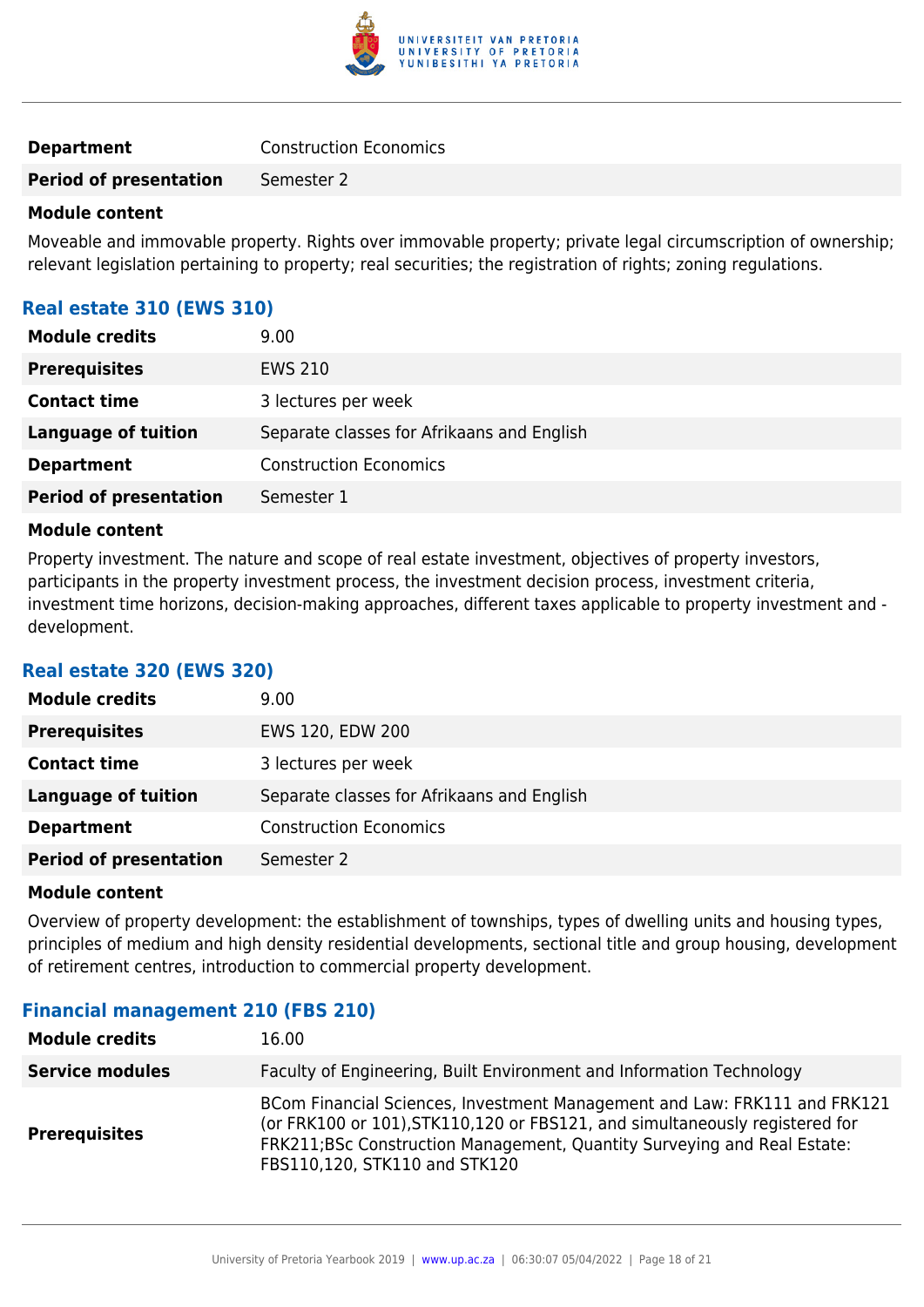

| <b>Contact time</b>           | 3 lectures per week            |
|-------------------------------|--------------------------------|
| Language of tuition           | Module is presented in English |
| <b>Department</b>             | <b>Financial Management</b>    |
| <b>Period of presentation</b> | Semester 1                     |

\*Only for BCom (Financial Sciences, Investment Management and Law) and BSc (Construction Management , Quantity Surveying and Real Estate) students.

Framework and purpose of financial management; understanding financial statements; analysis of financial statements for decision making; time value of money; risk and return relationships; business valuation; shortterm planning; current asset management.

#### **Financial management 320 (FBS 320)**

| <b>Module credits</b>         | 20.00                                                                             |
|-------------------------------|-----------------------------------------------------------------------------------|
| <b>Service modules</b>        | Faculty of Engineering, Built Environment and Information Technology              |
| <b>Prerequisites</b>          | FBS 210. Only available to 07130202, 07130203, 07130204, 07130071 and<br>07130151 |
| <b>Contact time</b>           | 3 lectures per week                                                               |
| <b>Language of tuition</b>    | Module is presented in English                                                    |
| <b>Department</b>             | <b>Financial Management</b>                                                       |
| <b>Period of presentation</b> | Semester 2                                                                        |

#### **Module content**

\*Only for BCom (Financial Sciences, Investment Management, and Law) and BSs (Construction Management, Quantity Surveying and Reak Estate) students.

Cost of capital; determination of capital requirements and the financing of a business to maintain the optimal capital structure; the investment decision and the study of financial selection criteria in the evaluation of capital investment projects; impact of inflation and risk on capital investment decisions; evaluation of leasing decisions; dividend decisions; international financial management. Valuation principles and practices: an introduction to security analysis; hybrids and derivative instruments, mergers and acquisitions.

#### **Building services 311 (GBD 311)**

| <b>Module credits</b>         | 6.00                                        |
|-------------------------------|---------------------------------------------|
| <b>Prerequisites</b>          | <b>GBD 221 GS</b>                           |
| <b>Contact time</b>           | 2 lectures per week                         |
| <b>Language of tuition</b>    | Afrikaans and English are used in one class |
| <b>Department</b>             | <b>Construction Economics</b>               |
| <b>Period of presentation</b> | Semester 1                                  |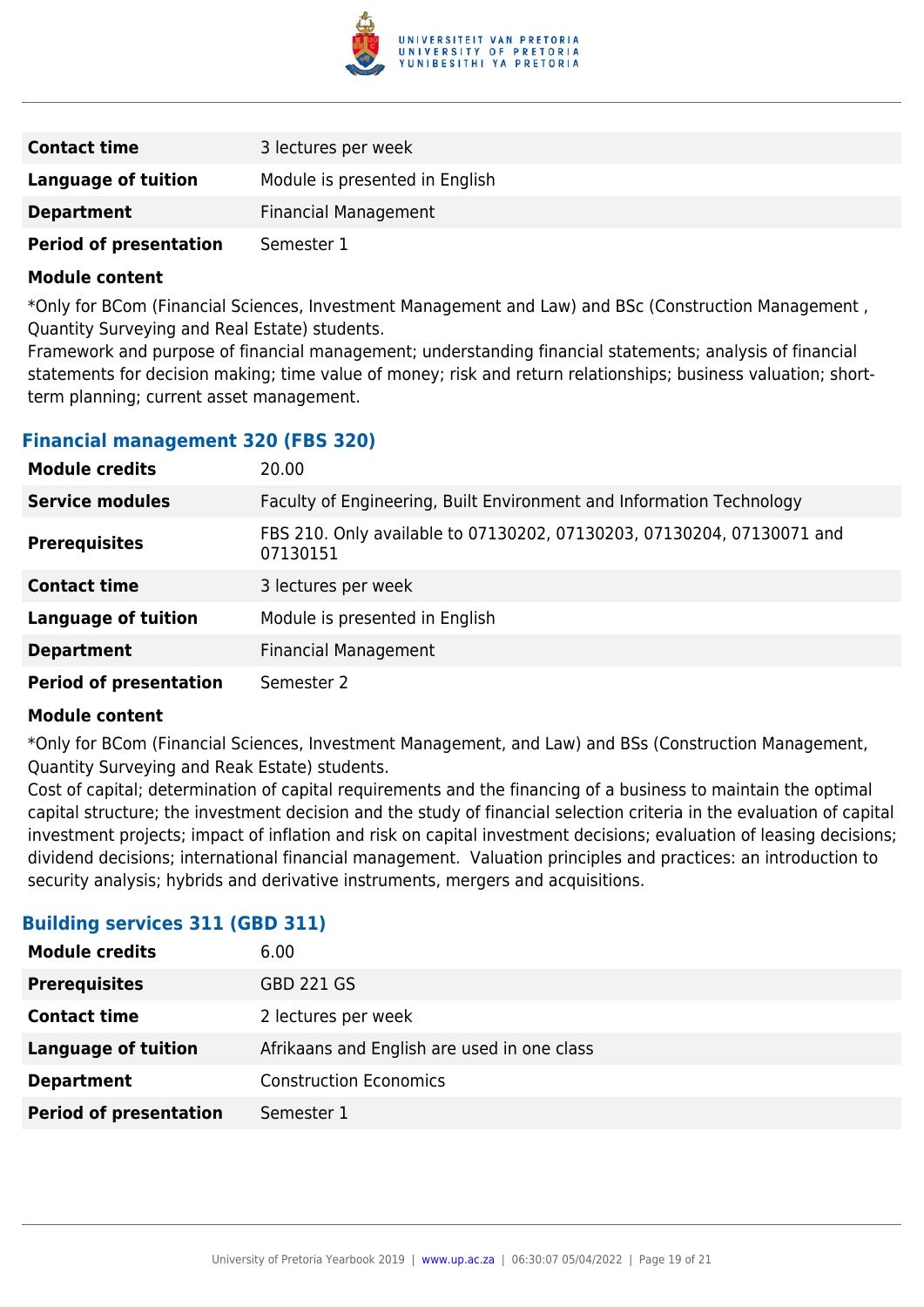

Principles of illumination; illumination installations; lightning security; security systems; communication systems. Multimedia installations.

# **Community-based project 201 (JCP 201)**

| <b>Module credits</b>         | 8.00                                       |
|-------------------------------|--------------------------------------------|
| <b>Prerequisites</b>          | No prerequisites.                          |
| <b>Contact time</b>           | 1 other contact session per week           |
| <b>Language of tuition</b>    | Separate classes for Afrikaans and English |
| <b>Department</b>             | <b>Informatics</b>                         |
| <b>Period of presentation</b> | Year                                       |

#### **Module content**

This project-orientated module is a form of applied learning which is directed at specific community needs and is integrated into all undergraduate academic programmes offered by the Faculty of Engineering, Built Environment and Information Technology. The main objectives with the module are as follows:

(1) The execution of a community related project aimed at achieving a beneficial impact on a chosen section of society, preferably but not exclusively, by engagement with a section of society which is different from the student's own social background.

(2) The development of an awareness of personal, social and cultural values, an attitude to be of service, and an understanding of social issues, for the purpose of being a responsible professional.

(3) The development of important multidisciplinary and life skills, such as communication, interpersonal and leadership skills.

Assessment in the module will include all or most of the following components: evaluation and approval of project proposal, assessment of oral and/or written progress reports, peer assessment in the event of team projects, written reportback by those at which the project was aimed at, and final assessment on grounds of the submission of a portfolio and a written report.

# **Research methodology 320 (NNM 320)**

| <b>Module credits</b>         | 6.00                                       |
|-------------------------------|--------------------------------------------|
| <b>Prerequisites</b>          | No prerequisites.                          |
| <b>Contact time</b>           | 2 lectures per week                        |
| <b>Language of tuition</b>    | Separate classes for Afrikaans and English |
| <b>Department</b>             | <b>Construction Economics</b>              |
| <b>Period of presentation</b> | Semester 2                                 |

#### **Module content**

Introduction to scientific research. Planning and preparation of a research project. Different research methods.

# **Sustainable construction 320 (VKN 320)**

| <b>Module credits</b> | 6.00 |
|-----------------------|------|
|                       |      |